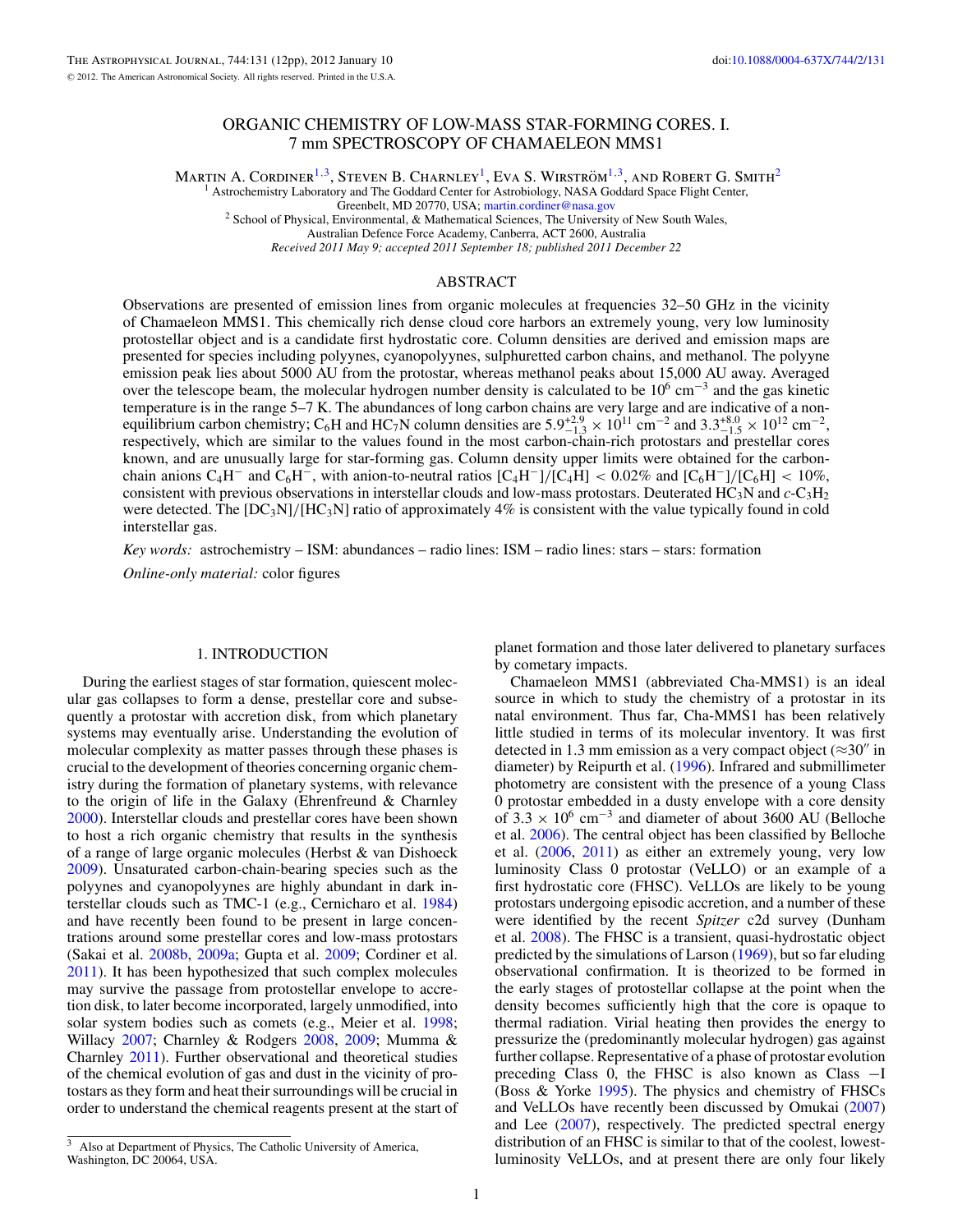candidate FHSCs reported in the literature: Cha-MMS1, L1448 IRS2E (Chen et al. [2010\)](#page-10-17), Per-Bolo 58 (Enoch et al. [2010\)](#page-10-18), and L1451-mm (Pineda et al. [2011\)](#page-10-19).

Observations of organic molecules in Cha-MMS1 were made previously by Kontinen et al. [\(2000\)](#page-10-20) using SEST (Swedish ESO Submillimeter Telescope); Belloche et al. [\(2006\)](#page-10-10) observed a selection of deuterated and undeuterated molecular ions, and Tennekes et al. [\(2006\)](#page-11-1) mapped the HCN and HNC emission around the protostar. However, the chemical and physical characterization of Cha-MMS1 is still far from complete. As part of a program to understand organic chemistry during the earliest phases of low-mass star formation, we have initiated molecular line surveys in a sample of around 70 young protostars, focusing on individual sources for more detailed follow-up. In this article, we present 7 mm spectral line data and maps of cold carbonchain-bearing species and other organic molecules in the vicinity of Cha-MMS1. These observations are analyzed in the context of the physical and chemical properties of the protostellar envelope which, compared with other young carbon-chain-rich protostars (such as L1527 and L1521F, whose organic chemistry were recently examined by Sakai et al. [2008b](#page-11-0) and Takakuwa et al. [2011\)](#page-11-3), help to constrain the current state and the history of the core.

## 2. OBSERVATIONS

Observations of Cha-MMS1 were carried out in 2010 March using the ATNF Mopra 22 m radio telescope.<sup>[4](#page-1-0)</sup> The Mopra Spectrometer (MOPS) was configured in zoom mode to simultaneously observe 16 spectral windows distributed over an 8 GHz range, each with a bandwidth of 137.5 MHz and a channel spacing of 33.6 kHz. During observations, the total system temperatures were in the range 80–200 K. The beam efficiency factor at 7 mm (42 GHz) was 0.6. Pointing was checked about every three hours and was typically accurate to within  $5''-10''$ .

Position-switched integrations of Cha-MMS1 were performed at the peak  $HC_3N$  position (Kontinen et al.  $2000$ ), at (J2000) coordinates R.A. = 11:06:33, decl. =  $-77:23:46$ . The off position used was R.A. = 11:17:38, decl. =  $-77:23:25$ . To help mitigate the known Mopra 30 MHz spectral baseline ripple, the telescope subreflector was continuously driven up and down during observations, with a displacement of 3.5 mm. Atmospheric opacity corrections  $e^{\tau_\theta}$  are required at 7 mm; zenith optical depths as a function of frequency  $(\tau_0(\nu))$  were calculated using the GILDAS ATM routine<sup>[5](#page-1-1)</sup> based on the precipitable water vapor column and atmospheric temperature and pressure at the time of observations.

Observations were performed using two different MOPS configurations centered at frequencies of 36 GHz and 45 GHz, respectively. Approximately 22 hr of on-source integration was obtained for the 36 GHz setting, yielding rms main-beam brightness temperature sensitivities  $T_{MB}(rms) \approx 6$  mK per channel. Two hours integration in the 45 GHz setting yielded  $T_{MB}(rms) \approx 30$  mK per channel. The observed molecular transition lines are given in Table [1.](#page-2-0) The telescope beam FWHM was 96" at 36 GHz and 77" at 45 GHz.

<span id="page-1-2"></span><span id="page-1-1"></span><span id="page-1-0"></span>On-the-fly mapping of the  $8' \times 8'$  region surrounding Cha-MMS1 was performed using the 36 GHz setting, employing a Nyquist sampling rate in the R.A. (scan) direction and  $33$ " spacing between map rows. The resulting map sensitivity was  $T_{\text{MB}}(\text{rms}) \approx 70 \text{ mK}$  per channel per pixel.

Spectral line data were reduced and combined using standard routines in the ATNF Spectral Analysis Package version 3.0. Baseline subtraction and spectral line analysis were performed using NRAO IRAF.<sup>[6](#page-1-2)</sup> Examples of a selection of the observed spectral lines are shown in Figure [1.](#page-3-0) Map data were reduced using the AIPS++ programs LIVEDATA and GRIDZILLA (see Barnes et al. [2001\)](#page-10-21), and smoothed with a Gaussian FWHM of 96" applicable to the beam size at 36 GHz.

## 3. RESULTS

## *3.1. Molecular Emission Maps*

Maps of the integrated line intensity  $\int T_A dv$  are shown for  $HC<sub>3</sub>N$ ,  $HC<sub>5</sub>N$ ,  $C<sub>4</sub>H$ ,  $CH<sub>3</sub>OH$ , CCS, and  $C<sub>3</sub>S$  in Figures [2–](#page-3-1)[4.](#page-4-0) All mapped species show resolved structure with strong emission peaks within 2' of the protostar (which is plotted as an asterisk). The polyyne-based species  $HC_3N$ ,  $HC_5N$ , and  $C_4H$ all show peaks that are approximately spatially coincident with each other and are elongated in the east–west (E–W) direction. The sulphuretted carbon chains show a similar morphology, but are offset by about  $35''$  to the west of the polyynes. Elliptical Gaussian fits to these carbon-chain-bearing species have FWHM  $\sim 200'' \times 400''$ , with the long axis orientated at a mean position angle  $-5°$  from the horizontal (E–W) axis. The methanol peak has similar dimensions, but is located 70" southwest of the polyyne peak. Extended structures are present in all the carbon-chain maps, the principal common feature being a ridge in the east–west direction, the full extent of which cannot be determined from our maps. The methanol distribution is markedly different, however, with relatively little extension to the east of the protostar, and a secondary peak to the northeast. The polyyne-based species peak closest to the protostar (about  $30'' - 40''$  away), followed by the sulphuretted carbon chains  $(60<sup>''</sup>$  away), then methanol  $(100''$  away). Assuming a distance to Cha-MMS1 of 150 pc (Knude & Hog [1998\)](#page-10-22), these correspond to respective distances from the protostar of about 5000 AU, 9000 AU, and 15,000 AU in the plane of the sky, and indicate a gradient in the chemical/ physical properties of the gas.

### *3.2. Molecular Column Densities*

All spectral lines—observed at the Kontinen et al. [\(2000\)](#page-10-20) HC3N peak—were fitted using single Gaussians. Integrated line intensities and fit parameters are given in Table [1.](#page-2-0) One-sigma errors were calculated using Monte Carlo noise re-sampling with 1000 replications. The errors in  $T_{MB}$  and  $\int T_{MB} dv$  given in the table also include uncertainties of  $\pm 5\%$  to account for errors in  $T<sub>MB</sub>$  introduced by the atmospheric opacity correction as a result of uncertainties in the atmospheric model parameters. Measured line FWHMs are in the range  $0.4-1.5$  km s<sup>-1</sup>. Unresolved hyperfine structure is present in many of the lines and causes significant additional broadening of the observed line widths for  $HC<sub>3</sub>N, C<sub>3</sub>N, DC<sub>3</sub>N, C<sub>4</sub>H, and C<sub>6</sub>H. Ignoring outliers more than$ one standard deviation from the mean, the average line FWHM is 0.78 km s<sup>-1</sup>.

Molecular column densities are presented in Table [2.](#page-6-0) These were calculated using a variety of methods as indicated in the table notes. Spectral line data and partition functions have been taken from The Cologne Database for Molecular Spectroscopy

The Mopra radio telescope is part of the Australia Telescope National Facility which is funded by the Commonwealth of Australia for operation as a National Facility managed by CSIRO.

<sup>5</sup> <http://www.iram.fr/IRAMFR/GILDAS>

<sup>&</sup>lt;sup>6</sup> IRAF is distributed by the National Optical Astronomy Observatory, which is operated by the Association of Universities for Research in Astronomy (AURA) under cooperative agreement with the National Science Foundation.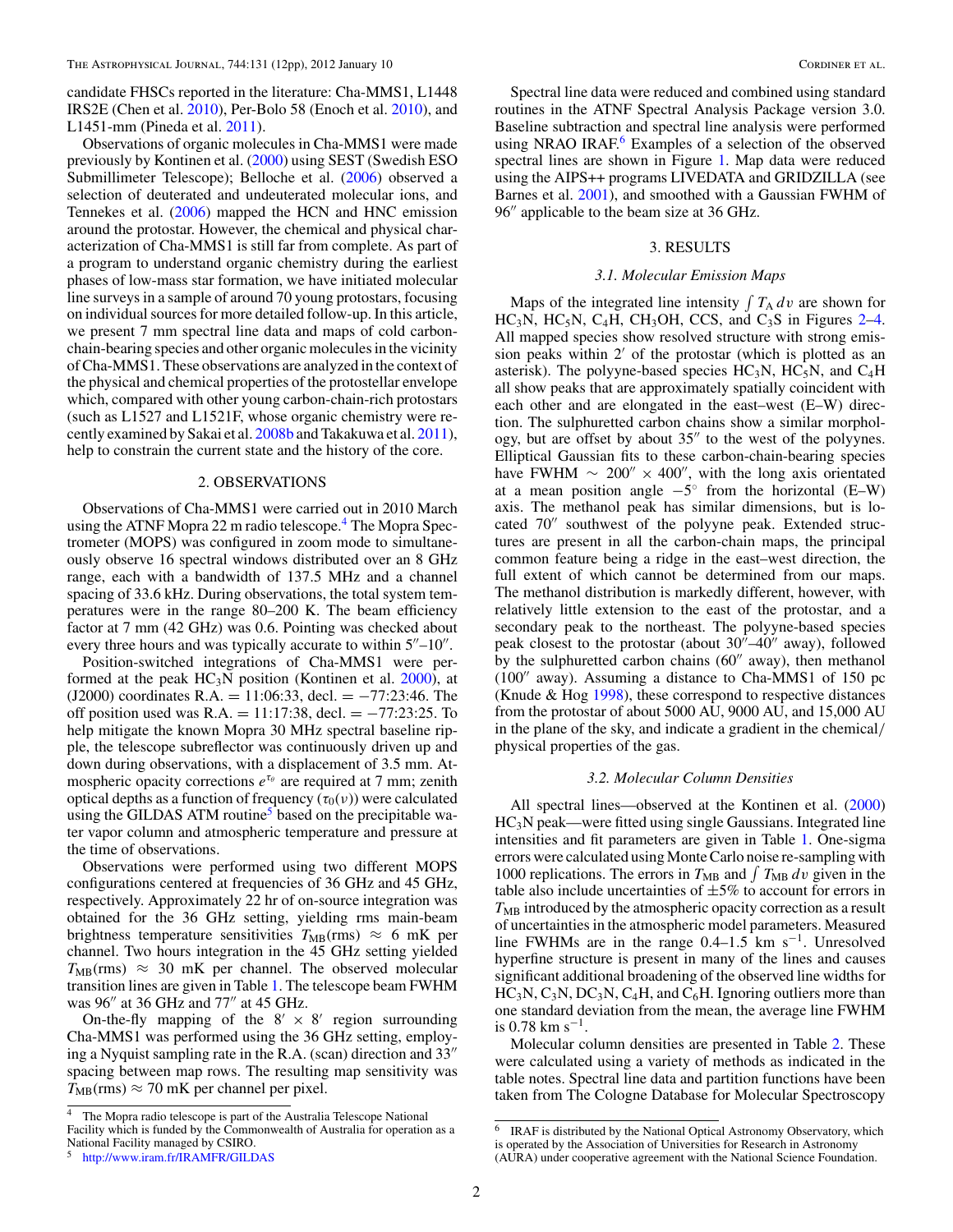| Table 1                         |  |  |  |  |  |  |
|---------------------------------|--|--|--|--|--|--|
| <b>Observed Line Parameters</b> |  |  |  |  |  |  |

<span id="page-2-0"></span>

| Species                                 | Transition                            | Frequency  | $T_{\rm MB}$    | $v_{\rm LSR}$        | $\Delta v$          | $\int T_{\rm MB} dv$   |
|-----------------------------------------|---------------------------------------|------------|-----------------|----------------------|---------------------|------------------------|
|                                         |                                       | (MHz)      | (mK)            | $(km s^{-1})$        | $(km s^{-1})$       | $(mK \, km \, s^{-1})$ |
| $C_6H$                                  | ${}^{2}\Pi_{3/2} J = 23/2 - 21/2 f$   | 31881.8596 | 17(7)           | 4.71(15)             | 0.93(34)            | 17(6)                  |
| $C_6H$                                  | ${}^{2}\Pi_{3/2} J = 23/2 - 21/2 e$   | 31885.5414 | 21(6)           | 4.58(13)             | 1.08(31)            | 25(7)                  |
| $C_3H$                                  | $J = 3/2 - 1/2 e F = 2 - 1$           | 32660.6550 | 86 (10)         | 4.75(2)              | 0.78(6)             | 72(8)                  |
| $C_3H$                                  | $J = 3/2 - 1/2 e F = 1 - 0$           | 32663.3750 | 39(7)           | 4.86(5)              | 0.79(14)            | 32(6)                  |
| $C_3H$                                  | $J = 3/2 - 1/2 e F = 1 - 1$           | 32667.6366 | 22(7)           | 4.37(12)             | 0.86(27)            | 20(6)                  |
| $HC_7N$                                 | $J = 29 - 28$                         | 32711.6820 | 19(11)          | 4.70(9)              | 0.47(24)            | 14(6)                  |
| $C_6H^-$                                | $J = 12 - 11$                         | 33044.4879 | <16             | $\sim$ .             | $\ldots$            | <13                    |
| $CC^{34}S$                              | $N_J = 2_{3}-1_2$                     | 33111.8390 | 34(7)           | 4.76(7)              | 0.94(16)            | 37(7)                  |
| CCS                                     | $N_J = 2_{3}-1_2$                     | 33751.3737 | 792 (45)        | 4.81(1)              | 0.76(1)             | 650 (38)               |
| DC <sub>3</sub> N                       | $J = 4 - 3$                           | 33772.5312 | 58 (7)          | 4.71(5)              | 1.3(10)             | 80(9)                  |
| $HC_7N$                                 | $J = 30 - 29$                         | 33839.6250 | <19             | $\ldots$             | $\ldots$            | <16                    |
| $HC_5N$                                 | $J = 13 - 12$                         | 34614.3870 | 368 (22)        | 4.76(1)              | 0.77(1)             | 301(19)                |
| $C_6H$                                  | ${}^{2}\Pi_{3/2} J = 25/2 - 23/2 f$   | 34654.0373 | 13(6)           | 4.68(22)             | 1.28(48)            | 22(6)                  |
| $C_6H$                                  | ${}^{2}\Pi_{3/2}$ J = 25/2-23/2 e     | 34658.3831 | 14(5)           | 4.71(20)             | 1.39(49)            | 18(5)                  |
| $C_3S$                                  | $J = 6 - 5$                           | 34684.3675 | 247(17)         | 4.70(1)              | 0.76(2)             | 200(15)                |
| $C_6H$                                  | ${}^{2}\Pi_{1/2}$ J = 27/2-25/2 f     | 34887.1145 | $<18$           | $\sim$ $\sim$ $\sim$ | $\ldots$            | <15                    |
| $C_6H$                                  | ${}^{2}\Pi_{1/2}$ J = 27/2-25/2 e     | 34917.8847 | < 18            | $\ldots$             | $\ddotsc$           | <15                    |
| $HC_7N$                                 | $J = 31 - 30$                         | 34967.5880 | 11(6)           | 4.75 (27)            | 1.52(65)            | 17(5)                  |
| $C_6H^-$                                | $J = 13 - 12$                         | 35798.1532 | $<$ 17 $\cdots$ | $\ldots$             | $\ldots$            | $<$ 14 $\cdots$        |
| $C_4H_2$                                | $J_{K_aK_c} = 4_{13}-3_{12}$ (ortho)  | 35875.7746 | 33(6)           | 4.65(7)              | 1.14(18)            | 41(7)                  |
| $HC_7N$                                 | $J = 32 - 31$                         | 36095.5340 | 24(12)          | 4.67(7)              | 0.39(17)            | 10(4)                  |
| CH <sub>3</sub> OH                      | $J_k = 4_{-1} - 3_0 E$                | 36169.2610 | 94(10)          | 4.71(2)              | 0.87(5)             | 86(9)                  |
| HC <sub>3</sub> N                       | $J = 4-3 F = 4-4$                     | 36390.8861 | 76(9)           | 4.77(3)              | 0.82(6)             | 83(9)                  |
| $HC_3N^a$                               | $J = 4 - 3 \Delta F = -1$             | 36392.3240 | 1673 (90)       | $\sim$ .             | $\ldots$            | 2158 (114)             |
| HC <sub>3</sub> N                       | $J = 4-3 F = 3-3$                     | 36394.1765 | 83 (9)          | 4.74(2)              | 0.74(5)             | 65(7)                  |
| $HC_7N$                                 | $J = 33 - 32$                         | 37223.4920 | 24(7)           | 4.82(9)              | 0.67(20)            | 19(6)                  |
| $C_4H^-$                                | $J = 4 - 3$                           | 37239.4020 | ${<}17$         | $\sim$ $\sim$ $\sim$ | $\ldots$            | <14                    |
| $HC_5N$                                 | $J = 14 - 13$                         | 37276.9940 | 264(18)         | 4.77(1)              | 0.79(2)             | 223(16)                |
| $C_6H$                                  | ${}^{2}\Pi_{3/2}$ J = 27/2-25/2 f     | 37426.1916 | 31(8)           | 4.87(6)              | 0.69(15)            | 24(5)                  |
| $C_6H$                                  | ${}^{2}\Pi_{3/2}$ J = 27/2-25/2 e     | 37431.2550 | 19(5)           | 4.61(14)             | 1.5(33)             | 32(7)                  |
| $C_4H$                                  | $N = 4-3$ $J = 9/2-7/2$               | 38049.6583 | 398 (24)        | 4.80(1)              | 1.15(1)             | 494 (32)               |
| $C_4H$                                  | $N = 4 - 3 J = 7/2 - 5/2$             | 38088.4587 | 385 (23)        | 4.78(1)              | 0.93(1)             | 384 (24)               |
| CH <sub>3</sub> CHO                     | $J_{K_aK_c}=2_{02}-2_{01}E$           | 38505.9990 | 44(6)           | 4.50(5)              | 0.87(11)            | 40(6)                  |
| CH <sub>3</sub> CHO                     | $J_{K_aK_c} = 2_{02}-2_{01}$ A        | 38512.1130 | 59(8)           | 4.97(3)              | 0.83(8)             | 55(7)                  |
| $C_6H^-$                                | $J = 14 - 13$                         | 38551.8083 | <17             | $\sim$ .             | $\sim$ .            | <14                    |
| $DC_3N$                                 | $J = 5 - 4$                           | 42215.5827 | 108(17)         | 4.59(5)              | 0.95(12)            | 110(18)                |
| HCO <sub>2</sub>                        | $J_{K_aK_c}=2_{02}-1_{01}$            | 42766.1975 | < 51            | $\ldots$             | $\ddotsc$           | <42                    |
| $t$ -CH <sub>3</sub> CH <sub>2</sub> OH | $J_{K_aK_c}=1_{01}-0_{00}$            | 43026.6000 | < 51            | $\sim$ $\sim$ $\sim$ | $\ddotsc$           | <42                    |
| $DC_5N$                                 | $J = 17 - 16$                         | 43215.4382 | < 51            | $\ldots$             | $\ddotsc$           | <42                    |
| <b>HNCO</b>                             | $J_{K_aK_c}=2_{02}-1_{01}$            | 43963.0000 | 100(24)         | 4.45(7)              | 0.72(17)            | 81 (24)                |
| CCS                                     | $N_J = 4_3 - 3_2$                     | 43981.0270 | 127(30)         | 4.70(5)              | 0.54(11)            | 86(20)                 |
| $c$ -C <sub>3</sub> H <sub>2</sub>      | $J_{K_aK_c} = 3_{21}-3_{12}$ (ortho)  | 44104.7806 | 189 (30)        | 4.48(3)              | 0.63(8)             | 128(21)                |
| $C_4D$                                  | $N = 5-4 J = 11/2-9/2$                | 44146.0772 | <63             | $\sim$ $\sim$ $\sim$ | $\ldots$            | < 52                   |
| $C_4D$                                  | $N = 5-4$ $J = 9/2-7/2$               | 44182.0627 | <63             | $\ldots$             | $\ldots$ .          | < 52                   |
| $HC_5N$                                 | $J = 17 - 16$                         | 45264.7199 | 278 (34)        | 4.53(2)              | 0.62(5)             | 193(25)                |
| $HC_3N^a$                               | $J = 5 - 4 \Delta F = -1$             | 45490.3138 | 2198 (132)      | $\sim$ .             | $\ldots$            | 1965 (115)             |
| $c$ -C <sub>3</sub> H <sub>2</sub>      | $J_{K_aK_c} = 2_{11} - 2_{02}$ (para) | 46755.6136 | 840 (63)        | 4.56(1)              | 0.64(2)             | 618 (54)               |
| $t$ -CH <sub>3</sub> CH <sub>2</sub> OH | $J_{K_aK_c} = 4_{04} - 3_{13}$        | 46832.8000 | < 81            | $\ldots$             | $\ldots$            | < 67                   |
| $C_4H$                                  | $N = 5-4 J = 11/2-9/2$                | 47566.8090 | 635(54)         | 4.68(1)              | 0.64(3)             | 443 (38)               |
| $C_4H$                                  | $N = 5-4$ $J = 9/2-7/2$               | 47605.4850 | 515 (46)        | 4.55(1)              | 0.65(3)             | 380 (39)               |
| $HC_5N$                                 | $J = 18 - 17$                         | 47927.2746 | 226(43)         | 4.52(3)              | 0.45(7)             | 106(21)                |
| CH <sub>3</sub> OH                      | $J_k = 1_0 - 0_0 A^+$                 | 48372.4600 | 657 (68)        | 4.51(1)              | 0.52(3)             | 365 (37)               |
| CS                                      | $J = 1 - 0$                           | 48990.9549 | 2465 (145)      | 4.44(1)              | 0.91(1)             | 2579 (160)             |
| $C_3N$                                  | $N = 5-4 J = 11/2-9/2$                | 49466.4200 | 117(42)         | 4.72(9)              | 0.68(24)            | 77 (21)                |
| $C_3N$                                  | $N = 5-4$ $J = 9/2-7/2$               | 49485.2480 | 126             |                      |                     | < 104                  |
| $c$ -C <sub>3</sub> HD                  |                                       | 49615.8517 | 366 (54)        | $\ldots$<br>4.48(3)  | $\ldots$<br>0.56(6) | 222 (34)               |
|                                         | $J_{K_aK_c} = 1_{11} - 0_{00}$        |            |                 |                      |                     |                        |

<span id="page-2-1"></span>**Notes.** Errors on the last quoted digit(s) are given in parentheses. Upper limits are  $3\Delta v \times$  rms noise, with  $\Delta v = 0.78$  km s<sup>-1</sup>. a HC<sub>3</sub>N measurements are integrated over the three main hyperfine components.

(Müller et al.  $2001$ ), with supplementary data from the JPL database[.7](#page-2-1) Partition functions for the different nuclear spin

configurations of *c*-C3H2 and CH3OH were calculated by direct summation over the relevant energy levels. The beam-filling factor was assumed to be unity for all emission, which is justified based on the spatial extent of the emission maps. However,

<sup>7</sup> <http://spec.jpl.nasa.gov/>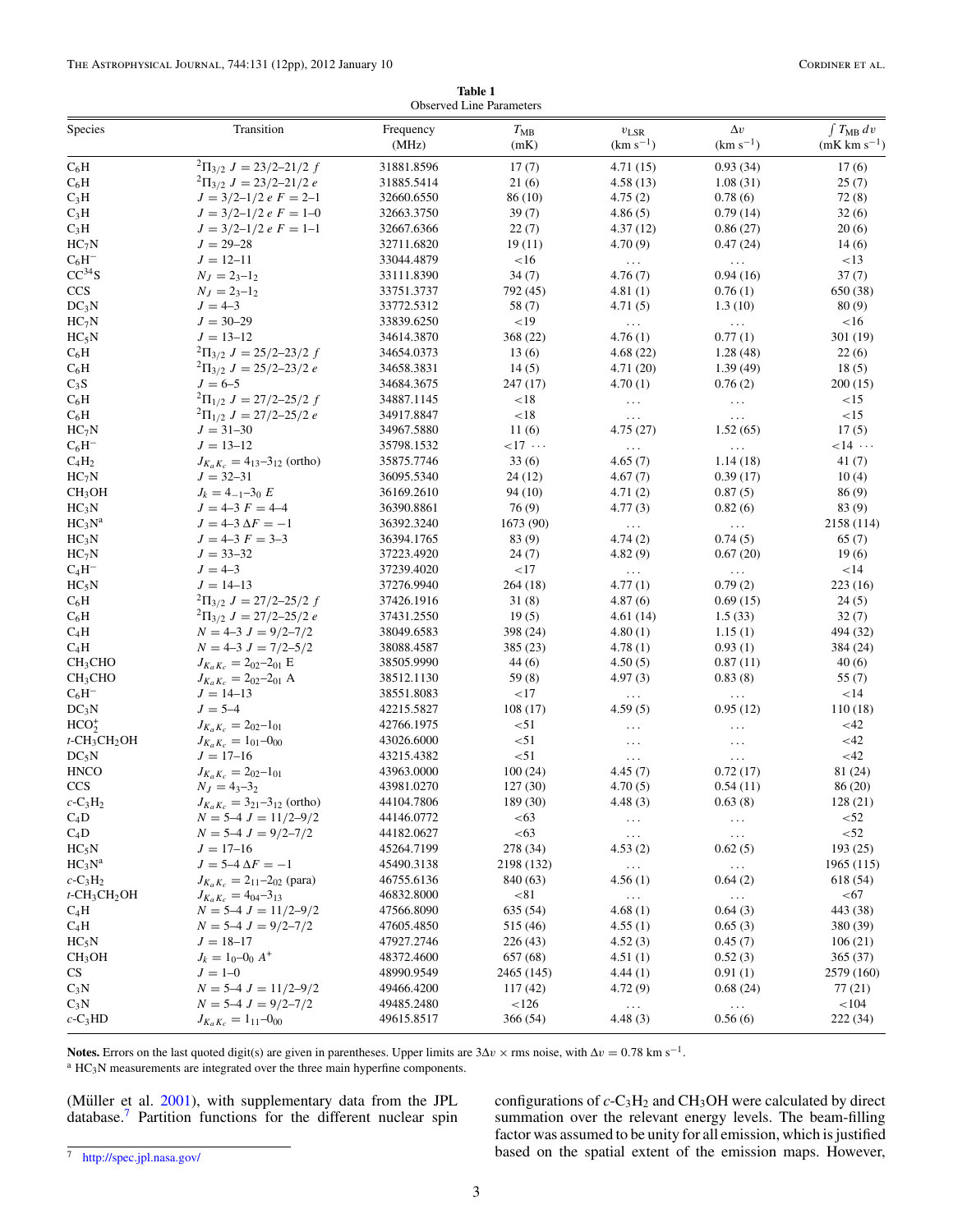

<span id="page-3-0"></span>

<span id="page-3-2"></span><span id="page-3-1"></span>**Figure 2.** Integrated emission intensity maps of HC<sub>3</sub>N  $J = 4-3$  (left) and HC<sub>5</sub>N  $J = 13-12$  (right). The protostar Cha-MMS1 is marked with an asterisk, which denotes the center of the millimeter source. The telescope beam is shown in the bottom left. (A color version of this figure is available in the online journal.)

structure on size scales less than the size of the Mopra beam is likely given the presence of the compact protostellar core. This may introduce additional uncertainties into the derived column densities and temperatures.

# *3.2.1. Rotational Diagrams*

Rotational diagrams (see, e.g., Cummins et al. [1986\)](#page-10-24) were used for those species for which at least two transitions from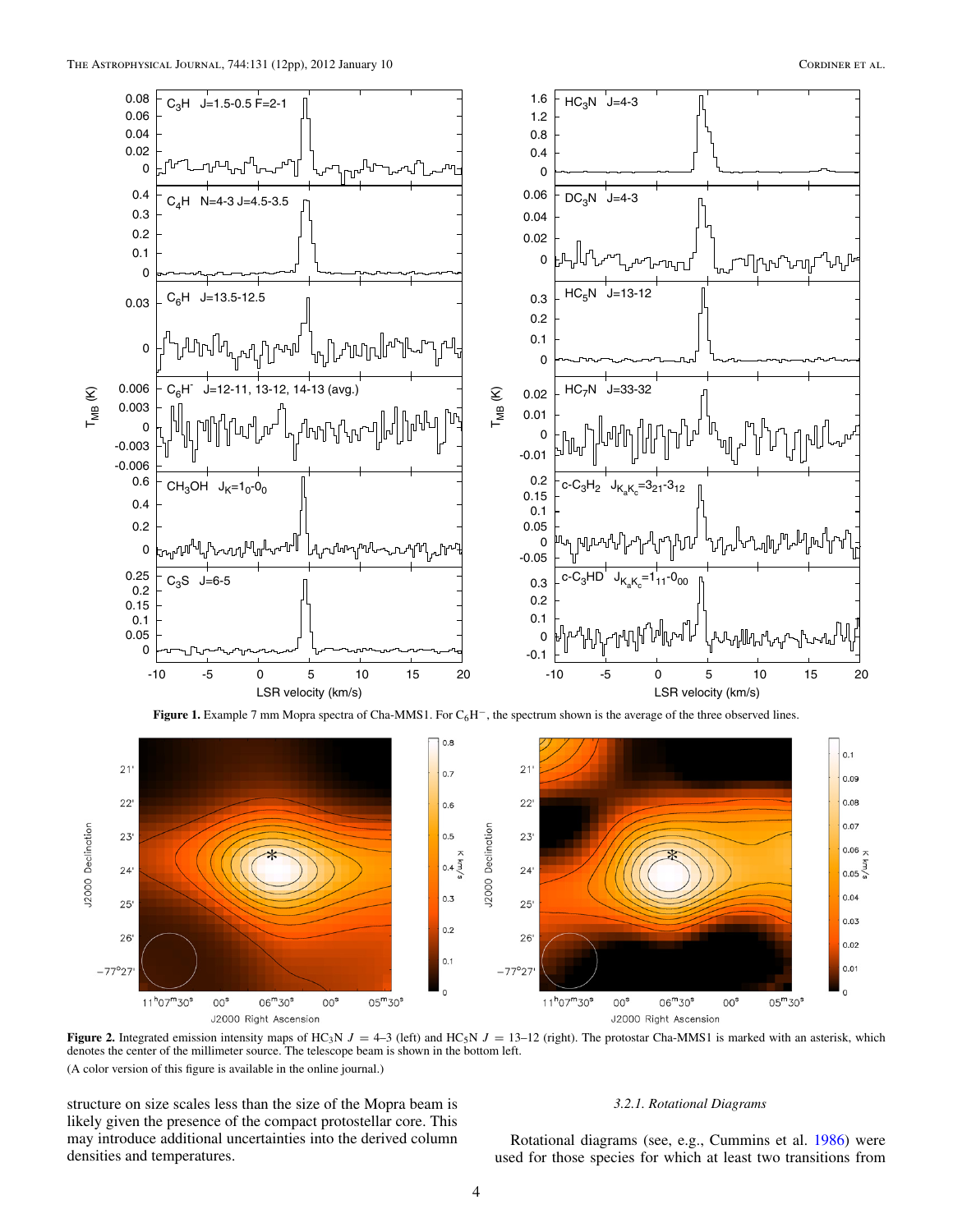

<span id="page-4-1"></span>**Figure 3.** Integrated emission intensity maps of C<sub>4</sub>H  $N = 4-3$  (left) and CH<sub>3</sub>OH  $J_k = 4-1-30$  *E* (right). The protostar Cha-MMS1 is marked with an asterisk, which denotes the center of the millimeter source. The telescope beam is shown in the bottom left. (A color version of this figure is available in the online journal.)



<span id="page-4-0"></span>**Figure 4.** Integrated emission intensity maps of CCS  $N_J = 4_{3} - 3_{2}$  (left) and C<sub>3</sub>S  $J = 6 - 5$  (right). The protostar Cha-MMS1 is marked with an asterisk, which denotes the center of the millimeter source. The telescope beam is shown in the bottom left. (A color version of this figure is available in the online journal.)

significantly different upper-state energies were observed. The rotational diagrams containing at least three transitions each are shown in Figure [5.](#page-5-0) Where possible, in order to better constrain the temperatures and column densities, our data were supplemented with data from the SEST observations of Konti-nen et al. [\(2000\)](#page-10-20). Derived rotational excitation temperatures  $T_{\text{rot}}$ are relatively low  $(\leq 10 \text{ K})$ , so it was necessary to account for the cosmic microwave background (CMB) radiation by including a factor  $[1 - (J_{\nu}(T_{bg})/J_{\nu}(T_{\text{rot}})]^{-1}$  in the column density calculations, where  $J_{\nu}(T)$  is the Planck radiation law and  $T_{be} = 2.73$  K is the CMB temperature. For  $HC_3N$ ,  $C_4H$ , ortho- $c$ -C<sub>3</sub>H<sub>2</sub>, and CCS, the peak opacities  $(\tau_{\nu})$  are significant for one or more lines, so for these species the points on the rotational diagram were corrected using the factor

$$
c_{\nu}=\tau_{\nu}/(1-e^{-\tau_{\nu}}), \qquad (1)
$$

where  $\tau_{\nu}$  was derived from the opacity equation

$$
T_{\text{MB}} = [J_{\nu}(T_{\text{rot}}) - J_{\nu}(T_{bg})](1 - e^{-\tau_{\nu}}). \tag{2}
$$

The correction factors were determined iteratively, with initial values  $(c_v^0)$  calculated at temperatures of  $T_{\text{rot}}^0(\text{HC}_3\text{N}) =$ 

7.6 K,  $T_{\text{rot}}^0(C_4H) = 4.3$  K,  $T_{\text{rot}}^0(\text{ortho-}c-C_3H_2) = 7.7$  K, and  $T_{\text{rot}}^0(\text{CCS})$  = 5.8 K, which were derived from the respective uncorrected rotational diagrams for these species. For each successive iteration, new correction factors  $(c_v^n)$  were calculated based on the temperatures derived from the previous iteration. Converged rotational temperatures and corresponding column densities are given in Table [2.](#page-6-0)

## *3.2.2. LTE Calculations*

For molecules for which rotational diagrams could not be plotted, column densities were calculated under the assumption of local thermodynamic equilibrium (LTE), using a gas temperature of 6.1  $\pm$  1.4 K, which is the mean average ( $\pm 1\sigma$ ) of the excitation temperatures derived from the rotational diagrams.

For molecules in this category with multiple line detections, the weighted-average column densities were calculated based on the individual line signal-to-noise ratios. Where molecular lines were searched for but not detected, column density upper limits were calculated using upper integrated line intensity limits of  $3\Delta v \times$  (rms noise), for which  $\Delta v = 0.78$  km s<sup>-1</sup> was used. For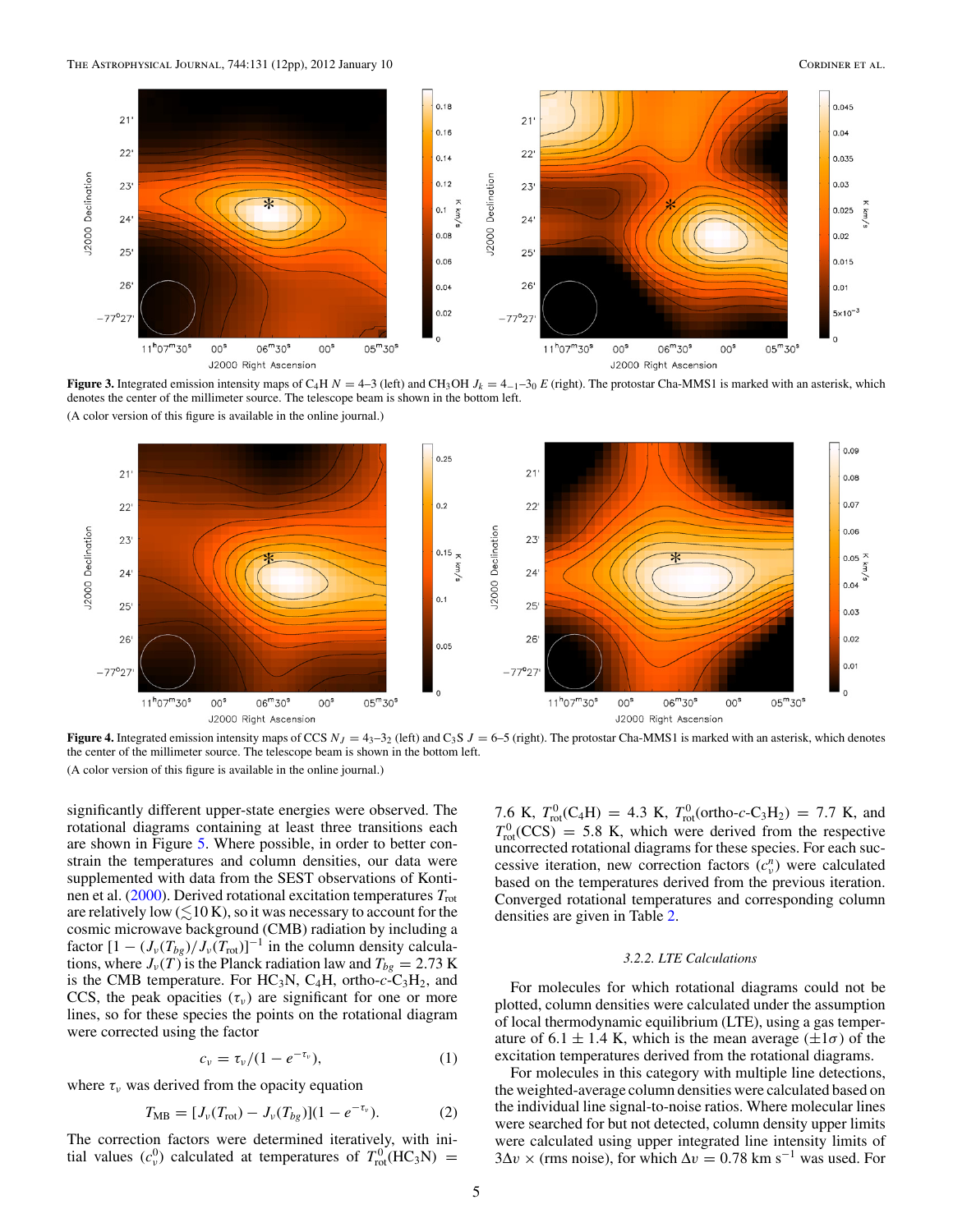

<span id="page-5-2"></span><span id="page-5-0"></span>Figure 5. Rotational diagrams for HC<sub>3</sub>N, HC<sub>5</sub>N, CCS, and o-c-C<sub>3</sub>H<sub>2</sub>, including data from the present work and from Kontinen et al. [\(2000\)](#page-10-20). Lines of best fit are shown (with corresponding LTE excitation temperatures *T* and column densities *N*). Integrated line intensities have been opacity-corrected (see Section [3.2.1\)](#page-3-2).

 $C_6H^-$ , the upper limit of 4.79 × 10<sup>10</sup> cm<sup>-2</sup> was derived from the average of the three observed  $C_6H^-$  spectra.

# *3.2.3. Radiative Transfer Modeling*

For  $HC_3N$  and  $c-C_3H_2$ , the observed emission lines were subject to radiative transfer modeling using the RADEX code developed by van der Tak et al. [\(2007\)](#page-11-4). This routine employs a statistical equilibrium calculation for molecular excitation involving collisional and radiative processes, and accounts for optical depth effects using an escape probability method. Collisional and radiative (de-)excitation rates were taken from the Leiden Atomic and Molecular Database (Schöier et al.  $2005$ ,<sup>[8](#page-5-1)</sup> which tabulates scaled versions of the original data published by Green & Chapman [\(1978\)](#page-10-25) for  $HC_3N$  and Chandra & Kegel [\(2000\)](#page-10-26) for *c*-C3H2. The RADEX model free parameters (number density of primary collision partner  $n_{\text{H}_2}$ , gas kinetic temperature *T*, and molecular column density*N*) were optimized using a least-squares algorithm to produce the best fit to the observed integrated line intensities (including the additional higher-frequency line data from Kontinen et al. [2000\)](#page-10-20).

<span id="page-5-1"></span>The two nuclear spin species of  $c$ -C<sub>3</sub>H<sub>2</sub> (ortho and para) were considered separately. For ortho- $c$ -C<sub>3</sub>H<sub>2</sub>, the following transitions were included in the fitting:  $J_{K_aK_c} = 2_{12} - 1_{01}$ ,  $3_{12} - 2_{21}$ , and  $3_{21}-3_{12}$ . The best-fitting density was  $1.0\times10^6$  cm<sup>-3</sup>, but *T* and *N* were not well constrained by the data. Therefore, in addition to the LTE values, RADEX column densities for ortho- and para $c$ -C<sub>3</sub>H<sub>2</sub> are given in Table [2,](#page-6-0) calculated using a fixed density of  $n_{\text{H}_2} = 1.0 \times 10^6 \text{ cm}^{-3}$  and temperature of  $T = 6.1 \pm 1.4 \text{ K}$ . Even at densities  $\sim 10^6$ , the complexity of the *c*-C<sub>3</sub>H<sub>2</sub> spectrum results in significant departures from LTE excitation, so the results from radiative transfer modeling are preferred over the LTE/rotational diagram results. However, the calculated ortho $c$ -C<sub>3</sub>H<sub>2</sub> energy level populations are highly dependant on the assumed temperature, which leads to substantial uncertainty in the column density. On the other hand, the  $HC<sub>3</sub>N$  rotational excitation is close to LTE, as shown by the near-linearity of the corrected rotational diagram in Figure [5.](#page-5-0) As a result, the gas density is only constrained by a lower limit ( $n_{\text{H}_2} \gtrsim 5.5 \times 10^5 \text{ cm}^{-3}$ ), derived using a RADEX fit to the  $J = 4-3, 5-4, 10-9,$  and  $11-10$ transitions. Above this value, the best-fitting  $HC<sub>3</sub>N$  column density is relatively density-insensitive; the value for  $N(HC_3N)$ shown in Table [2](#page-6-0) was calculated for  $n_{\text{H}_2} = 1.0 \times 10^6 \text{ cm}^{-3}$ . The best-fitting  $HC_3N$  excitation temperature was 7.1 K, which matches well the value of  $7.2 \pm 0.2$  K derived from the corrected  $HC<sub>3</sub>N$  rotational diagram.

## 4. DISCUSSION

### *4.1. Molecular Column Densities and Abundances*

Based on the dust emission, Tennekes et al. [\(2006\)](#page-11-1) calculated an average H<sub>2</sub> column density of  $N(H_2) = (3 \pm 1) \times 10^{22}$  cm<sup>-2</sup> in a 50" beam surrounding Cha-MMS1. Using this range, the observed molecular abundances relative to  $H_2$  are given in Table [2.](#page-6-0)

Our column densities for CCS,  $c$ -C<sub>3</sub>H<sub>2</sub>, HC<sub>3</sub>N, and CH<sub>3</sub>OH differ from those published by Kontinen et al. [\(2000\)](#page-10-20), who used a line-ratio method for the derivation of LTE excitation temperatures. Their derived temperatures are significantly less than ours (for all species except *A* methanol), leading to greater line opacities and column densities. For example, Kontinen et al. [\(2000\)](#page-10-20) derived  $T_{ex} = 4.7 \pm 0.2$  K,  $N = 4.7 \times 10^{13}$  cm<sup>-2</sup> for

<sup>8</sup> [http://www.strw.leidenuniv.nl/](http://www.strw.leidenuniv.nl/~moldata)∼moldata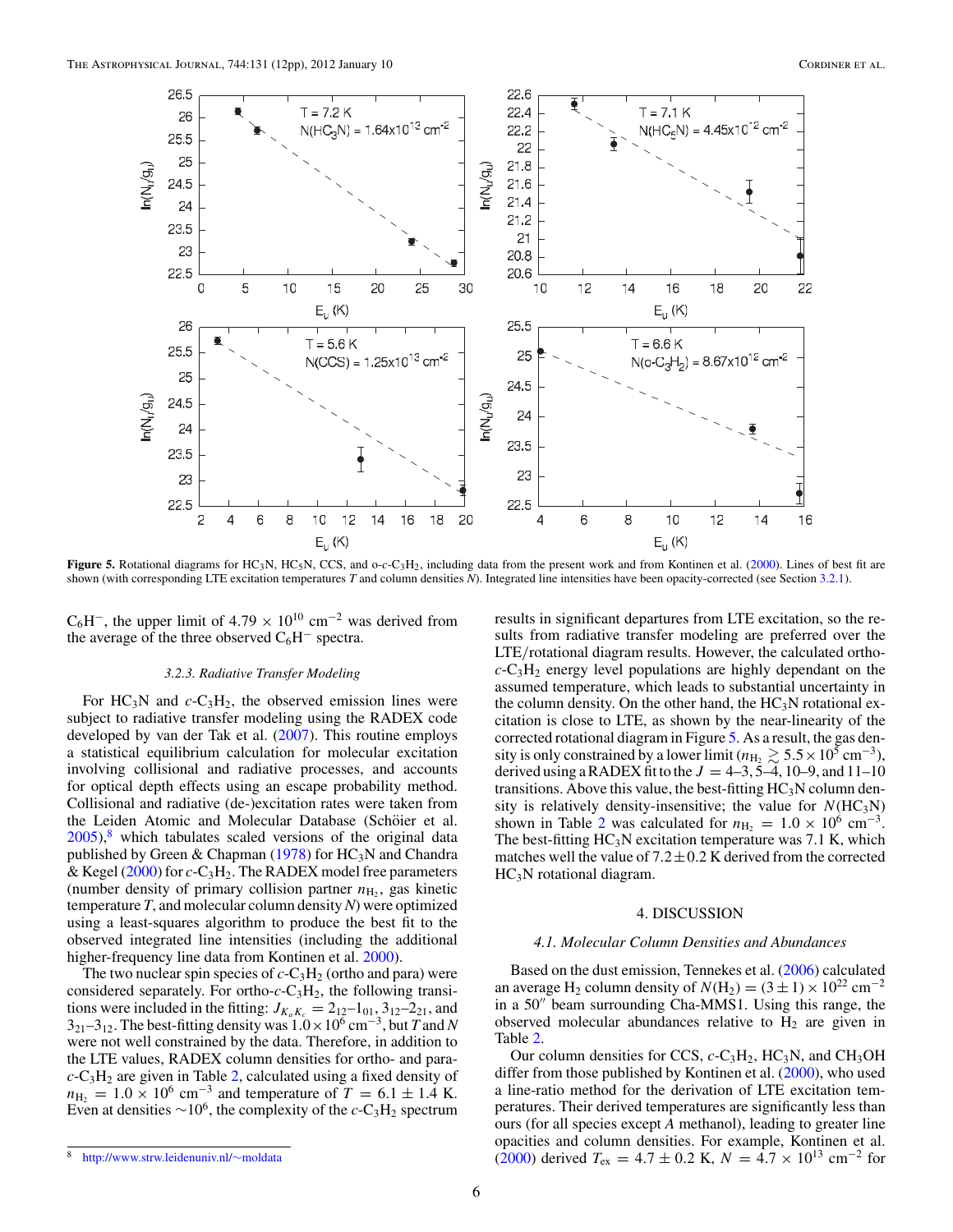**Table 2** Molecular Column Densities and Abundances

<span id="page-6-1"></span><span id="page-6-0"></span>

| Species                                 | $\boldsymbol{N}$         | $\overline{T}$ | Abundance                 | Method <sup>a</sup> |
|-----------------------------------------|--------------------------|----------------|---------------------------|---------------------|
|                                         | $(cm^{-2})$              | (K)            |                           |                     |
| $C_3H$                                  | $2.9^{+0.9}_{-0.5}$ (12) | $6.1 \pm 1.4$  | $9.5^{+10}_{-3.6}(-11)$   | (1)                 |
| $C_4H$                                  | $1.4^{+0.8}_{-0.5}$ (14) | $4.9 \pm 1.0$  | $4.6^{+6.6}_{-2.3}(-9)$   | (2)                 |
| $C_4H^-$                                | $<$ 4.5 (10)             | $6.1 \pm 1.4$  | $<$ 2.4 ( $-12$ )         | (1)                 |
| $C_6H$                                  | $5.9^{+2.9}_{-1.3}$ (11) | $6.1 \pm 1.4$  | $2.0^{+2.7}_{-0.9}(-11)$  | (1)                 |
| $C_6H^-$                                | $<$ 4.8 (10)             | $6.1 \pm 1.4$  | $<2.5(-12)$               | (1)                 |
| $C_3N$                                  | $2.5^{+1.6}_{-0.9}$ (12) | $6.1 \pm 1.4$  | $8.2^{+13}_{-4.3}(-11)$   | (1)                 |
| HC <sub>3</sub> N                       | 2.0(13)                  | 7.1            | $6.7(-10)$                | (3)                 |
| HC <sub>3</sub> N                       | $1.6^{+0.2}_{-0.1}$ (13) | $7.2 \pm 0.2$  | $5.3^{+3.6}_{-3.8}(-10)$  | (4)                 |
| $HC_5N$                                 | $4.5^{+1.6}_{-1.2}$ (12) | $7.1 \pm 0.8$  | $1.5^{+1.7}_{-0.7}$ (-10) | (2)                 |
| $HC_7N$                                 | $3.3^{+8.0}_{-1.5}$ (12) | $6.1 \pm 1.4$  | $1.1^{+4.9}_{-0.7}(-10)$  | (1)                 |
| DC <sub>3</sub> N                       | $7.3^{+2.3}_{-1.1}$ (11) | $6.1 \pm 1.4$  | $2.4^{+2.6}_{-0.9}(-11)$  | (2)                 |
| $DC_5N$                                 | $<$ 4.9(12)              | $6.1 \pm 1.4$  | $<2.6(-10)$               | (1)                 |
| $o-c-C_3H_2$                            | $1.3_{-0.4}^{+5.9}$ (13) | $6.1 \pm 1.4$  | $4.3^{+31}_{-20}(-10)$    | (3)                 |
| $o-c-C_3H_2$                            | $8.7^{+0.9}_{-0.8}$ (12) | $6.6 \pm 0.3$  | $2.9^{+2.1}_{-0.9}(-10)$  | (4)                 |
| $p-c-C_3H_2$                            | $1.4^{+1.0}_{-0.3}$ (13) | $6.1 \pm 1.4$  | $4.7^{+7.3}_{-2.0}(-10)$  | (3)                 |
| $p-c-C_3H_2$                            | $1.5^{+1.1}_{-0.4}$ (13) | $6.1 \pm 1.4$  | $5.0^{+5.5}_{-1.0}(-10)$  | (1)                 |
| $c$ -C <sub>3</sub> HD                  | $4.5^{+1.3}_{-0.7}$ (12) | $6.1 \pm 1.4$  | $1.5^{+1.5}_{-0.6}(-10)$  | (1)                 |
| $C_4H_2^b$                              | $2.1_{-1.3}^{+3.5}$ (12) | $6.1 \pm 1.4$  | $6.8^{+23}_{-4.9}(-11)$   | (1)                 |
| <b>HNCO</b>                             | $7.6^{+3.5}_{-2.3}$ (12) | $6.1 \pm 1.4$  | $2.5^{+3.3}_{-1.2}(-10)$  | (1)                 |
| HCO <sub>2</sub>                        | < 9.0(11)                | $6.1 \pm 1.4$  | $<$ 4.7 $(-11)$           | (1)                 |
| $CH3OH-A$                               | $6.0^{+1.9}_{-1.3}$ (12) | $7.1 \pm 0.9$  | $2.0^{+2.1}_{-0.8}(-10)$  | (4)                 |
| $CH3OH-E$                               | $1.2^{+0.8}_{-0.5}$ (13) | $4.7 \pm 0.6$  | $4.0^{+6.3}_{-2.1}(-10)$  | (4)                 |
| CH <sub>3</sub> CHO                     | $3.6^{+1.0}_{-0.5}$ (12) | $6.1 \pm 1.4$  | $1.2^{+1.2}_{-0.4}(-10)$  | (1)                 |
| $t$ -CH <sub>3</sub> CH <sub>2</sub> OH | <1.2(13)                 | $6.1 \pm 1.4$  | $< 5.0 (-10)$             | (1)                 |
| CS                                      | $>$ 3.8 (13)             | $6.1 \pm 1.4$  | $>9.5(-11)$               | (1)                 |
| <b>CCS</b>                              | $1.3^{+0.2}_{-0.1}$ (13) | $5.6 \pm 0.2$  | $4.2^{+3.3}_{-1.5}(-10)$  | (4)                 |
| $CC^{34}S$                              | $7.5^{+2.7}_{-1.5}$ (11) | $6.1 \pm 1.4$  | $2.5^{+2.9}_{-1.0}(-11)$  | (1)                 |
| $C_3S$                                  | $2.3^{+0.9}_{-0.4}$ (12) | $6.1 \pm 1.4$  | $7.6^{+9.1}_{-2.9}(-11)$  | (1)                 |

**Notes.** Base-ten exponents are given in parentheses. Column density upper limits are  $3\sigma$ . Abundances are given with respect to H<sub>2</sub> column density  $(3 \pm 1) \times 10^{22}$  cm<sup>-2</sup>.

<sup>a</sup> Method used for column density calculation: (1) LTE with  $T_{\text{rot}} = 6.1 \pm 1.4$ , (2) rotational diagram, (3) best-fit RADEX radiative transfer model (with density set to  $n_{\text{H}_2} = 10^6 \text{ cm}^{-3}$ ), and (4) rotational diagram including supplementary data from Kontinen et al. [\(2000\)](#page-10-20).

 $b$  Total C<sub>4</sub>H<sub>2</sub> column density calculated from ortho species assuming an equilibrium ortho-to-para ratio (3:1).

 $c$ -C<sub>3</sub>H<sub>2</sub>, and  $T_{ex} = 4.1 \pm 0.1$  K,  $N = 4.5 \times 10^{14}$  cm<sup>-2</sup> for HC<sub>3</sub>N. For their strongest observed lines of these species, core opacities of  $\tau_{\nu} \approx 3$  were derived, whereas we derive opacities less than 1 based on their data for the same transitions. Their  $HC_3N$ column density, in particular, seems unrealistically large compared to other carbon-chain-rich interstellar clouds (even the TMC-1 cyanpolyyne peak); we derive values of  $2.0 \times 10^{13}$  cm<sup>-2</sup> using RADEX modeling and  $1.6 \times 10^{13}$  cm<sup>-2</sup> using a (corrected) rotational diagram. Their use of approximate partition functions for ortho- and para- $c$ -C<sub>3</sub>H<sub>2</sub> is another source of discrepancy.

The mean gas number density within an FWHM  $= 50$ " beam surrounding Cha-MMS1 was found by Belloche et al. [\(2011\)](#page-10-11) to be  $9.8 \times 10^5$  cm<sup>-3</sup> (assuming a dust temperature of 12 K), which closely matches our derived  $H_2$  number density of  $n_{\text{H}_2} = 1.0 \times 10^6 \text{ cm}^{-3}$ . If the dust temperature is closer to our mean derived value of 6.1 K, the density calculated by Belloche

et al. [\(2011\)](#page-10-11) could be up to about a factor of three greater. This would still be consistent with our results however, given their smaller beam size, which probed more of the higher-density material nearer to the protostar.

#### *4.1.1. Polyynes and Cyanopolyynes*

The abundances of carbon-chain-bearing species (including the polyynes and cyanopolyynes) in Cha-MMS1 are large and similar to those found in other carbon-chain-rich interstellar clouds, prestellar cores, and protostars such as TMC-1, L1527 (Sakai et al. [2008b\)](#page-11-0), L1521E (Hirota et al. [2004\)](#page-10-27), and L1512 and L1251A (Cordiner et al. [2011\)](#page-10-4).

Previous laboratory and theoretical studies have shown that polyynes and cyanopolyynes may be rapidly synthesized in cold, dark interstellar clouds through gas-phase ion–molecule and neutral–neutral chemistry (e.g., Herbst & Leung [1989;](#page-10-28) Smith et al. [2004\)](#page-11-6). Large abundances of carbon-chain-bearing molecules are often taken as a sign of chemical youth in molecular clouds (e.g., Suzuki et al. [1992;](#page-11-7) Hirota et al. [2009;](#page-10-29) Takakuwa et al. [2011\)](#page-11-3). Indeed, the large abundances of these species in TMC-1 can be explained as being due to the "early-time peak" that occurs when reactive carbon is still freely available in the gas (before it becomes almost completely locked up in CO). In environments denser than TMC-1, gas-phase species freeze out more rapidly onto dust due to increased collision rates, and this can become an important driver of large-molecule chemistry: assuming equal sticking probabilities for all species involved in gas-grain collisions, lighter species (including atomic oxygen) travel at higher velocities and therefore freeze out more quickly than the heavier, slower-moving carbon chains. Because O is a primary destructive reactant for carbon-chain-bearing species, their abundances rise as oxygen freezes out. This is known as the "freeze-out peak" (e.g., Brown & Charnley [1990\)](#page-10-30) and may be a plausible explanation for the large carbon-chain abundances observed in Cha-MMS1 and other dense cores. Evidence in favor of a freeze-out-peak chemistry in Cha-MMS1 is given by the CO depletion and large NH<sub>3</sub> abundance (Tennekes et al. [2006\)](#page-11-1).

Alternatively, Sakai et al. [\(2008b,](#page-11-0) [2009a\)](#page-11-1) hypothesized that elevated carbon chain abundances in L1527 arise as a result of heating by the newly formed protostar IRAS 04368+2557. Once the outer envelope reaches a temperature  $\geq 30$  K, it is theorized that grain-surface methane begins to sublimate, which then reacts with gas-phase  $C^+$  to form hydrocarbon ions. These subsequently engage in ion–molecule reactions and give rise to a so-called warm carbon-chain chemistry (WCCC). Chemical models show that this mechanism is capable of producing elevated abundances of unsaturated hydrocarbons including polyynes and cyanopolyynes in the warm regions surrounding low-mass protostars (Hassel et al. [2008\)](#page-10-31). The detection of high-excitation-energy carbon-chain emission lines in L1527 by Sakai et al. [\(2008b\)](#page-11-0) is consistent with this theory. Highexcitation lines have not yet been detected in Cha-MMS1, but we are presently undertaking new observations to search for them. The HC<sub>3</sub>N  $J = 10-9$  map of Cha-MMS1 published by Kontinen et al. [\(2000\)](#page-10-20) shows a north–south elongation in the peak emission contour, which covers both the location of the protostar and the more southerly peak in our observed HC<sub>3</sub>N  $J = 4-3$  map. The  $J = 4-3$  emission originates from a rotational energy level  $(E_u)$  only 4.3 K above the ground state, whereas the  $J = 10-9$  emission originates from  $E_u = 24$  K and therefore provides evidence for a significant contribution to the  $HC<sub>3</sub>N$  emission from warmer, more excited gas heated by the protostar. It is possible that carbon-chain abundances may be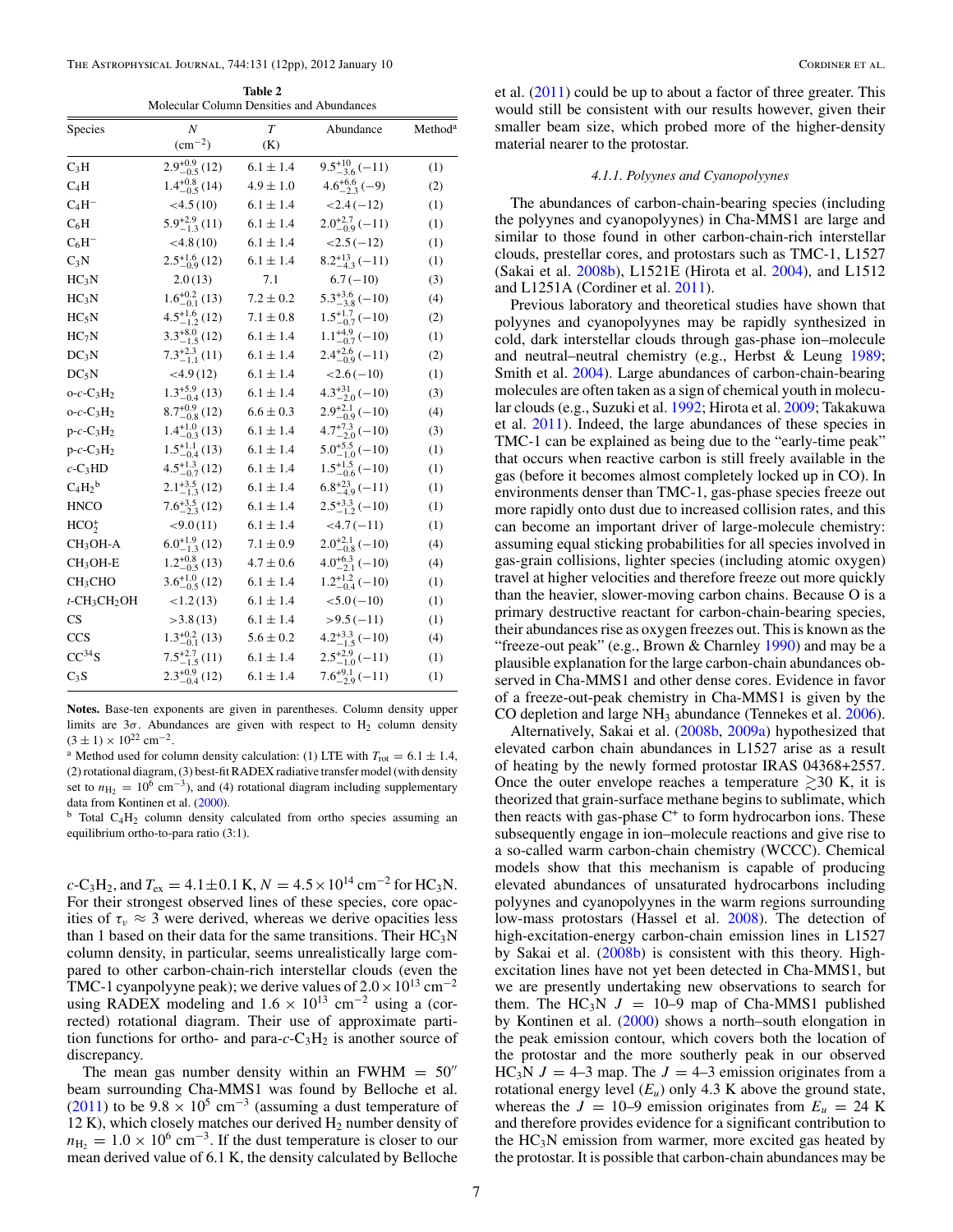<span id="page-7-0"></span>enhanced as a result of WCCC in this region. However, Kontinen et al. [\(2000\)](#page-10-20) did not detect any emission from the high-excitation  $(E_u = 52 \text{ K})$  J = 15–14 line of HC<sub>3</sub>N, which indicates that any warm and dense region must be small compared with the 37" SEST beam.

According to the physical model of protostar evolution by Masunaga & Inutsuka [\(2000\)](#page-10-32), during the FHSC stage soon before the protostar begins fusion, the temperature reaches above 30 K at radial distances from the core  $R_{30} \lesssim 20$  AU. The protostar subsequently ignites and warms the surrounding envelope over time. After  $2 \times 10^4$  yr,  $R_{30}$  is predicted to increase to ∼1000 AU and increases further during the mid-to-late stages of the Class 0 phase, but by a relatively smaller amount. The Mopra beam HWHM of  $\approx 40''$  corresponds to 6000 AU at the distance of Cha-MMS1, so emission from the cool, extended outer envelope of the (collapsing) protostar dominates the observed spectra, and any emission from the compact methane-sublimation region (inside  $R_{30}$ ) would be severely diluted regardless of the evolutionary state of the protostar, making the WCCC signature difficult to detect. In the case of Cha-MMS1 (with its very low luminosity), the warm region close to the protostar is probably too small to make a significant contribution to our observed emission. Our non-detection of the more highly excited  ${}^{2}\Pi_{1/2}$   $J = 27/2-25/2$  emission lines of  $C_6H$  (with  $E_u = 31$  K) is not surprising given the expected beam dilution.

On the other hand, if Cha-MMS1 contains a VeLLO undergoing episodic accretion, the size of the warm (methanesublimation) region is predicted to vary in accordance with the accretion rate (see, for example, Lee [2007\)](#page-10-16). Therefore, if Cha-MMS1 is presently at or near to a minimum in the accretion rate cycle, there may still be abundant carbon chains around the protostar, left over from a previous epoch of WCCC that occurred when the accretion rate and protostar luminosity were greater, and the size of  $R_{30}$  correspondingly larger. It must be emphasized, however, that the "cold" carbon-chain emission peaks (see Figures [2–](#page-3-1)[4\)](#page-4-0) are offset from the protostar center, so WCCC is an unlikely explanation for the majority of the carbonchain-rich material surrounding Cha-MMS1. Smaller telescope beam sizes combined with the observation of high-excitationenergy lines to probe warmer gases will be required for further analysis of the carbon chemistry inside the putative methane sublimation zone and warm inner envelope of Cha-MMS1.

## *4.1.2. Anions*

The polyyne anions  $C_4H^-$  and  $C_6H^-$  were not detected. Three-sigma upper limits on their respective anion-to-neutral ratios are  $[C_4H^-]/[C_4H] < 0.02\%$  and  $[C_6H^-]/[C_6H] < 10\%$ , which include the errors in the observed abundances of the neutral species. The largest anion-to-neutral ratios observed in any astronomical source so far (for both species) have been in L1527 where  $\rm [C_4H^-]/[C_4H] = 0.01\%$  (Agundez et al. [2008\)](#page-10-33) and  $[C_6H^-]/[C_6H] = 9\%$  (Sakai et al. [2008c\)](#page-11-4), which are consistent with our results.

In chemical models for dense clouds (e.g., Millar et al. [2007;](#page-10-34) Harada & Herbst [2008\)](#page-10-35), the observed  $C_6H^-$  anion-to-neutral ratios (on the order of a few percent) are reproduced with good accuracy. However, our non-detection of  $C_4H^-$  provides a new example of the observed  $C_4H$  anion-to-neutral ratio being substantially less than predicted by theory (see Herbst & Osamura [2008\)](#page-10-36).

### *4.1.3. Methanol*

Methanol is found in the gas phase in dense molecular clouds, prestellar cores, and in the vicinity of protostars, with column densities  $\sim 10^{13} - 10^{15}$  cm<sup>-2</sup> (e.g., Friberg et al. [1988;](#page-10-37) Maret et al. [2005;](#page-10-38) Buckle et al. [2006\)](#page-10-39). However, most of the methanol in cold, dense protostellar envelopes is found in the form of ice (Boogert et al. [2008\)](#page-10-40). Its formation via gas-phase chemistry is inefficient (Geppert et al. [2006\)](#page-10-41), and methanol is widely believed to be formed by successive hydrogenation of CO on cold dust grain surfaces. Its appearance in the gas phase in cold regions has been hypothesized to be due to cosmic-ray-induced desorption, reactive desorption, or heating in grain–grain collisions, whereas inside protostellar envelopes, heating of the material to temperatures  $\geq 100$  K results in complete evaporation of the ices (e.g., Rodgers & Charnley [2003\)](#page-10-42).

The  $CH<sub>3</sub>OH$  $CH<sub>3</sub>OH$  $CH<sub>3</sub>OH$  map in Figure  $3$  does not rule out the existence of methanol in warm gas in the vicinity of the protostar, but similar to the carbon-chain-bearing species, the fact that the emission peak is offset by  $\sim 10^4$  AU shows that protostellar heating probably does not explain the majority of the observed methanol. The lack of spatial correlation between the  $CH<sub>3</sub>OH$ and carbon-chain distributions matches the observations made by Buckle et al. [\(2006\)](#page-10-39), who used chemical models to infer the physical and chemical histories of  $HC_3N$ -rich and  $CH_3OH$ -rich gas clumps. The observed methanol peak offset in Cha-MMS1 is consistent with the theory presented by Markwick et al.  $(2000)$ and Buckle et al.  $(2006)$ , that Alfvén waves emitted by nearby collapsing protostars cause transient removal of ice mantles from the surrounding dust, resulting in the liberation of methanol into the gas phase at a distance from the protostellar core on the order of the MHD-wave damping length ( $\sim$ 10<sup>4</sup> AU). Markwick et al. [\(2000\)](#page-10-43) used this theory to successfully explain the origin of the abundance gradients of various species observed along the ridge of TMC-1. The young age of Cha-MMS1 implies that protostellar collapse is currently in progress, resulting in the production of Alfvén waves that could be responsible for desorption of the observed methanol.

From the ratios of our observed CH<sub>3</sub>OH lines with those of Kontinen et al. [\(2000\)](#page-10-20), differing temperatures were calculated for the *A* and *E* methanol nuclear spin species of  $7.1 \pm 0.9$  K and  $4.7 \pm 0.6$  K, respectively. The column densities of A and *E* methanol (given in Table [2\)](#page-6-0) also differ, but within the error bars. The ratio of the sums over the statistical weights of the quantum states of *A* and *E* methanol approaches unity, so in the limit of high temperature (in thermodynamic and chemical equilibrium), the abundances of *A* and *E* methanol should be approximately equal. Convergence of the *A* and *E* abundances is calculated to occur for temperatures above about 30 K (see Wirström [2009;](#page-11-6) Wirström et al. [2011\)](#page-11-7). At lower temperatures, *A* methanol is the more abundant species because its ground state is 7.9 K lower in energy than that of *E* methanol. Given that both spin species are likely to have the same spatial distribution in the ISM (interstellar medium), their relative column densities in Cha-MMS1 may be more accurately compared by assuming a common excitation temperature. In LTE at 6.1 K, the column densities of *A* and *E* methanol calculated from our observations are  $(7.2 \pm 0.7) \times 10^{12}$  cm<sup>-2</sup> and  $(6.6 \pm 0.7) \times 10^{12}$  cm<sup>-2</sup>. Using only the higher-frequency lines observed by Kontinen et al. [\(2000\)](#page-10-20), we calculate the respective column densities to be  $(7.5\pm0.7)\times10^{12}$  cm<sup>-2</sup> and  $(7.9\pm0.8)\times10^{12}$  cm<sup>-2</sup>. These results are consistent with equal abundances of *A* and *E* methanol, implying formation at close to statistical equilibrium.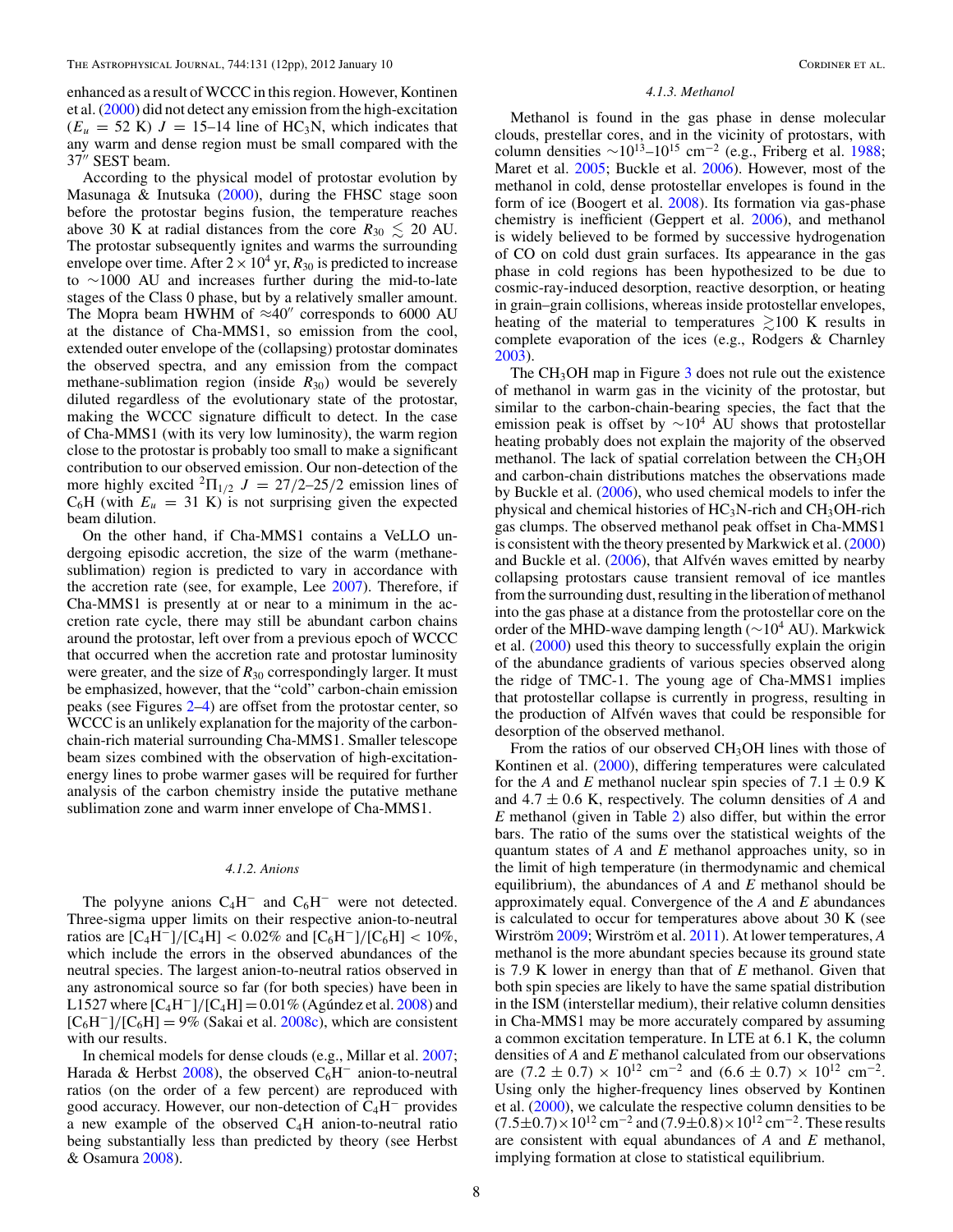### *4.1.4. Deuterium Fractionation*

In cold interstellar clouds, molecular ions become enriched in deuterium as a result of exothermic gas-phase fractionation reactions involving HD (Millar et al. [1989\)](#page-10-44).

Belloche et al. [\(2006\)](#page-10-10) found a deuterated  $N_2H^+$  fraction in Cha-MMS1 of  $[N_2D^+]/[N_2H^+] = 11\%$ , which is typical for prestellar cores and young protostars observed in the nearby Galaxy. The cyanoacetylene deuteration fraction  $[DC_3N]/[HC_3N] = 3.6 \pm 1.5\%$  is within the range of values previously observed in TMC-1 (1%–6%; Turner [2001;](#page-11-8) Saito et al. [2002\)](#page-10-45), and is similar to the carbon-chain-rich prestellar core L1544 (6%; Howe et al. [1994\)](#page-10-46), and the protostar L1527 (3%; Sakai et al. [2009b\)](#page-11-9). These results are consistent with chemical models for cold interstellar clouds (e.g., Roberts & Millar [2000;](#page-10-47) Turner [2001;](#page-11-8) Pagani et al. [2009\)](#page-10-48).

### *4.1.5. Cyclopropenylidene*

<span id="page-8-0"></span>A large *c*-C<sub>3</sub>HD column density of  $4.5^{+1.3}_{-0.7} \times 10^{12}$  cm<sup>-2</sup> is found in Cha-MMS1, which is about five times greater than in L1527 and an order of magnitude greater than in TMC-1 (Sakai et al. [2009b;](#page-11-9) Turner [2001\)](#page-11-8). Accounting for the rather large uncertainty in the  $c$ -C<sub>3</sub>H<sub>2</sub> column density (see Section [3.2.3\)](#page-5-2), we calculate that the cyclopropenylidene deuteration fraction  $[c-C_3HD]/[c-C_3H_2]$  is between 5% and 34%. This is not significantly different from the range of values (5%–15%) reported in a sample of 12 dark clouds by Bell et al. [\(1988\)](#page-10-49), and the value of 7% reported in L1527 by Sakai et al. [\(2009b\)](#page-11-9), but is consistent with previous results which show the  $c$ -C<sub>3</sub>H<sub>2</sub> deuteration fraction is larger than that of HC3N (e.g., Turner [2001;](#page-11-8) Sakai et al. [2009b\)](#page-11-9). Chemical models predict comparable levels of deuteration for  $c$ -C<sub>3</sub>HD and HC<sub>3</sub>N; deuterium enrichment in both these species is considered to originate predominantly from the  $CH<sub>2</sub>D<sup>+</sup>$  ion (e.g., Roberts & Millar [2000;](#page-10-47) Turner [2001\)](#page-11-8). Deuteration may also occur by deuteron transfer as a result of collisions with  $H_2D^+$ , followed by dehydrogenation upon recombination. Discrepancy between the deuteration fractions of  $c$ -C<sub>3</sub>HD and HC<sub>3</sub>N is indicative of an incomplete understanding of the deuterium chemistry of these two species. The fact that  $c$ -C<sub>3</sub>H<sub>2</sub> can become doubly deuterated may partly explain why  $c$ -C<sub>3</sub>HD is so abundant: if sufficient  $c$ -C<sub>3</sub>D<sub>2</sub> forms, it would act as a buffer for  $c$ -C<sub>3</sub>HD in subsequent proton–deuteron exchange processes. It may thus be of interest to search for  $c$ -C<sub>3</sub>D<sub>2</sub> in Cha-MMS1 and similar environments. However, we are not aware of any published laboratory studies on the rotational spectrum of  $c$ -C<sub>3</sub>D<sub>2</sub>; such a study would be warranted.

The  $c$ -C<sub>3</sub>H<sub>2</sub> molecule exists in two nuclear spin configurations: ortho and para, and it has been suggested that the orthoto-para ratio (OPR) may be used as a probe of interstellar cloud ages (Morisawa et al. [2006\)](#page-10-50). However, our present data are insufficient to usefully constrain the OPR. Additional observations of  $c$ -C<sub>3</sub>H<sub>2</sub> and  $c$ -C<sub>3</sub>HD lines from a range of energy levels and with a range of optical depths will be required in order to better constrain the column densities of these species and derive more reliable values for the  $c$ -C<sub>3</sub>H<sub>2</sub> OPR and deuteration fraction.

### *4.1.6. Sulphuretted Species*

We observed large abundances of the sulphur-bearing carbon chains  $C_nS$  ( $n = 1-3$ ), on the same order of magnitude as found in various parts of the Taurus molecular cloud complex (e.g., Hirota et al. [2004\)](#page-10-27). Our  $[CCS]/[C_3S]$  column density ratio  $(5.7 \pm 2.1)$  is greater than the values observed by Hirota et al. of

2.1, 2.3, 2.0 in the dense cores L1495B, L1521B, and L1521E, respectively, and is more similar to the value of 5.1 found in TMC-1. The relatively large value in Cha-MMS1 is primarily attributable to a relatively low  $C_3S$  column density, which is more consistent with the lower  $C_3S$  column densities observed in the carbon-chain-rich cloud cores L1512 and L1251A by Cordiner et al. [\(2011\)](#page-10-4).

Sulphur is believed to be incorporated into gas-phase hydrocarbon molecules in the ISM mainly by ion-neutral chemistry involving S<sup>+</sup> (Millar & Herbst [1990\)](#page-10-51). Recombination of  $HC_nS^+$ species then produces sulphuretted carbon chains. The main source of HC<sub>3</sub>S<sup>+</sup> is from the reaction  $S^+$  + *c*-C<sub>3</sub>H<sub>2</sub>  $\longrightarrow$  HC<sub>3</sub>S<sup>+</sup> + H, followed by recombination of  $HC_3S^+$  to produce  $C_3S$ . Thus, the relatively low  $C_3S$  abundance in Cha-MMS1 could be explained by a relative underabundance of  $c$ -C<sub>3</sub>H<sub>2</sub> compared with L1495B, L1521B, and L1521E. An alternative method for the synthesis of  $C_3S$  is by the neutral–neutral reaction  $C_2H + CS$  $\rightarrow$  C<sub>3</sub>S + H (Smith et al. [2004\)](#page-11-6). However, this reaction is relatively slow (two orders of magnitude slower than the ion-neutral reaction), and is therefore expected to be less important in the production of  $C_3S$ .

The  $[N<sub>2</sub>H<sup>+</sup>]/[CCS]$  ratio may be used as a measure of chemical age in interstellar clouds on the basis that carbon chains are most abundant at early times, whereas  $N_2H^+$  becomes more abundant later on as CO freezes out (e.g., Takakuwa et al. [2011\)](#page-11-3). Using the  $N_2H^+$  abundance from Belloche et al. [\(2006\)](#page-10-10), we derive  $[N_2H^+]/[CCS] = 0.5 \pm 0.3$  in Cha-MMS1, which is similar to the value of  $0.52 \pm 0.07$  found in the young, carbonchain-rich VeLLO L1521F (Takakuwa et al. [2011\)](#page-11-3), indicating a comparable chemical age, but less than the value  $1.18 \pm 0.21$  in the more evolved VeLLO IRAM 04191.

Only a lower limit could be placed on the CS column density because the optical depth of the  $J = 1-0$  lines approaches infinity for the adopted temperature range of  $6.1 \pm 1.4$  K.

### *4.1.7. Other Molecules*

Acetaldehyde (CH<sub>3</sub>CHO) was detected in Cha-MMS1 with a column density of  $3.6 \times 10^{12}$  cm<sup>-2</sup>. It is an important molecule in terrestrial organic chemistry and has been detected in starforming regions, protostars, and translucent/dense molecular clouds. A range of gas and ice-phase reaction pathways have been proposed to explain its abundance in space (see Charnley [2004;](#page-10-52) Bennett et al. [2005,](#page-10-53) and references therein). However, the size of the Mopra beam does not place any useful constraint on the origin of the emission relative to the protostar, and therefore, apart from highlighting the diversity of the organic chemistry of this region, the observed  $CH<sub>3</sub>CHO$  abundance of  $\approx 10^{-10}$  does not significantly constrain the physics or chemistry of the molecule or the protostar. Our observations are, however, consistent with equal abundances of gas-phase A and  $ECH<sub>3</sub>CHO$ , indicating statistical equilibrium.

Ethanol ( $CH<sub>3</sub>CH<sub>2</sub>OH$ ) has previously been observed with relatively large abundances of  $\sim 10^{-8}$  in "hot core" regions surrounding high-mass protostars (e.g., Millar et al. [1995\)](#page-10-54), but is not present in quiescent (non-star-forming) molecular clouds. There have been two reported detections to-date in lowmass protostars: an abundance of <sup>∼</sup>10−<sup>8</sup> was found in the hot corino IRAS 16293-2422A by Huang et al. [\(2005\)](#page-10-55) and  $\sim$ 10<sup>-7</sup> in the L1157 outflow by Arce et al.  $(2008)$ . We derive a (beamaveraged) upper limit on the ethanol abundance of  $5 \times 10^{-10}$  in Cha-MMS1.

We also searched for the protonated carbon dioxide ion  $\mathrm{HCO}_2^+$ and derive an upper abundance limit of  $4.7 \times 10^{-11}$ . This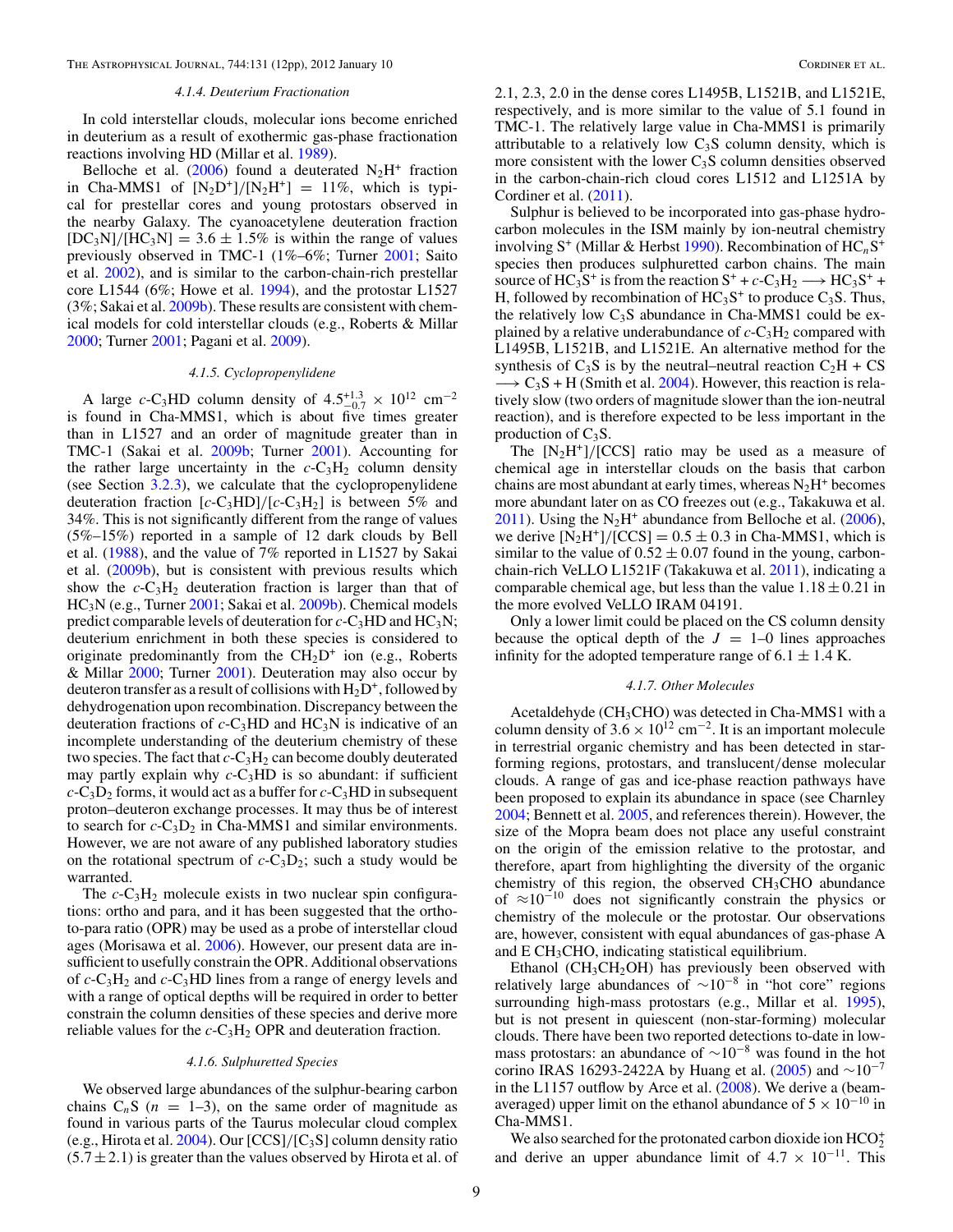molecule was detected by Sakai et al. [\(2008a\)](#page-11-3) in the vicinity of the low-mass protostar L1527, with a beam-averaged abundance of  $1.3 \times 10^{-12}$ . HCO<sup>+</sup> is believed to be formed predominantly by protonation of  $CO_2$  and the gas-phase  $CO_2$  abundance can be estimated using Equation (5) of Sakai et al. [\(2008a\)](#page-11-3). Using a CO abundance of  $5 \times 10^{-5}$  (calculated using the C<sup>18</sup>O column density of  $2.5 \times 10^{15}$  cm<sup>-2</sup> reported by Kontinen et al. [2000](#page-10-20) and an intrinsic  ${}^{16}O/{}^{18}O$  ratio of 500), we derive an upper limit of  $n({\rm CO_2})$  <  $4 \times 10^{-6}n_{\rm H_2}$ , averaged over the Mopra beam. *Spitzer* observations (Furlan et al. [2008\)](#page-10-57) show a solid CO<sub>2</sub> abundance of  $5 \times 10^{-6}$  toward L1527 and a similar ice abundance may be expected in the cool, outer envelope of Cha-MMS1. The relatively low gas-phase  $CO<sub>2</sub>$  in Cha-MMS1 implied by our observations, combined with the upper limit on the ethanol abundance, shows that the energetic processing of matter that would cause the sublimation of dust grain mantles in the protostellar envelope, due to heating by the protostar or an outflow shock, for example, must be lacking in Cha-MMS1, or at least confined to a relatively small area compared with the  $\approx$ 90" Mopra beam.

### *4.2. Comparison with Other Sources*

The molecular abundances in Cha-MMS1 are indicative of an active (non-equilibrium) carbon chemistry, resulting in the synthesis of large quantities of unsaturated carbon-chain-bearing species such as the polyynes and cyanopolyynes. The carbonchain abundances are similar to those in young, quiescent cores such as TMC-1 and the "carbon-chain-producing regions" observed by Suzuki et al. [\(1992\)](#page-11-7) and Hirota et al. [\(2004,](#page-10-27) [2009\)](#page-10-29). However, as pointed out by Tennekes et al. [\(2006\)](#page-11-1), the CO depletion and large NH<sub>3</sub> abundance in Cha-MMS1 are hallmarks of a later stage of chemical evolution, associated with the freezingout of gas-phase species onto the dust, as has been observed in prestellar cores and the outer envelopes of other young, low to intermediate-mass protostars (Caselli et al. [1999;](#page-10-58) Jørgensen et al. [2004;](#page-10-59) Crapsi et al. [2005;](#page-10-60) Alonso-Albi et al. [2010\)](#page-10-61).

Only a few detections of long carbon-chain-bearing species in low-mass protostellar envelopes have been reported to date. The smaller species  $HC_3N$ ,  $C_3H_2$ , and  $C_4H$  in Cha-MMS1 are a factor of a few to an order of magnitude more abundant than those surrounding the VeLLO L1521F and the prestellar core L1544 (see Suzuki et al. [1992;](#page-11-7) Gupta et al. [2009;](#page-10-3) Takakuwa et al. [2011\)](#page-11-3), both of which are considered to be relatively carbonchain-rich sources. Due to their evolved state, the appearance of carbon-chain-bearing molecules in these sources is likely to be the result of "freeze-out-peak" chemistry (see Section [4.1.1\)](#page-6-1).

Carbon chains have also been hypothesized to arise in large abundances in protostellar envelopes as a result of WCCC (Sakai et al. [2009a\)](#page-11-1). Of all the dense molecular clouds in the literature for which multiple complex molecules have been observed, the abundances in Cha-MMS1 match most closely with those in the well-studied Class 0/I protostar L1527 in the Taurus molecular cloud complex (Sakai et al. [2008b,](#page-11-0) [2009a,](#page-11-1) [2009b\)](#page-11-9), where WCCC has been theorized to be occurring. Indeed, the abundances of all observed species in Cha-MMS1 are within an order of magnitude of those observed in L1527.

The gas densities in the envelopes of Cha-MMS1 and L1527 are quite similar ( $\sim$ 10<sup>6</sup> cm<sup>-3</sup>), so the similarities in their chemistries may be related to similarities in the physical conditions. It is tempting, therefore, to hypothesize that the large abundances of organic molecules around Cha-MMS1 also arise as a result of WCCC. However, Cha-MMS1 is likely to be at a significantly earlier stage of evolution than L1527 and

has an estimated luminosity ∼1/100 as large (Jørgensen et al. [2002;](#page-10-62) Belloche et al. [2011\)](#page-10-11). The low IR flux and lack of outflow from the protostar (Belloche et al. [2006;](#page-10-10) Hiramatsu et al. [2007\)](#page-10-63) indicate that Cha-MMS1 is very close to the beginning of the Class 0 phase, whereas L1527 is more evolved, with bright scattered IR emission and clear outflow cavities, consistent with an edge-on Class I protostar obscured by its own disk (Tobin et al. [2008\)](#page-11-10). Assuming a uniform accretion rate, Ohashi et al. [\(1997\)](#page-10-64) calculated the age of the L1527 protostar to be  $\sim$ 10<sup>5</sup> yr, which would place it at the end of the Class 0 phase (based the Class 0 lifetime derived by Enoch et al. [2009\)](#page-10-65). Chemical timescales in dense interstellar clouds (in particular, molecular freeze-out timescales; see Equation (4) of Buckle et al. [2006\)](#page-10-39) are significantly less than the estimated  $\sim 10^5$  yr age difference of these two protostars. Therefore, the chemical similarity between Cha-MMS1 and L1527 may be coincidental. Notwithstanding the possibility of episodic outbursts, the low luminosity of Cha-MMS1 implies a very small hot-core region (probably  $\leq$ 10 AU in size) that would not be detectable with singledish microwave telescopes. Instead, the large carbon-chain abundances observed in the envelope of Cha-MMS1 may be present because this young protostar is forming from a very chemically rich parent molecular cloud.

Crapsi et al. [\(2005\)](#page-10-60) derived CO depletion factors  $\delta_{\text{CO}}$  ∼ 10 in L1521F and L1544. Using the CO abundance from Section [4.1.7,](#page-8-0) we calculate  $\delta_{\text{CO}} \sim 2$  in Cha-MMS1 (assuming an undepleted CO abundance of  $9.5 \times 10^{-5}$  after Crapsi et al. [2005\)](#page-10-60). The size of the warm region around the Cha-MMS1 protostar within which CO ice is desorbed is likely to be negligible compared with the telescope beam, so low CO depletion may be a sign that the freezing-out of gas-phase species onto the dust is less far advanced. This would be consistent with a relatively short prestellar phase for Cha-MMS1. Alternatively, the low CO depletion could be a consequence of grain mantle destruction; significant turbulent motion of the gas around Cha-MMS1 may be inferred from the relatively broad molecular line widths ( $\approx$ 0.78 km s<sup>-1</sup>), which are more than an order of magnitude greater than the thermal limit in most cases and are significantly broader than observed in L1521F  $(<$ 0.3 km s<sup>-1</sup>; Gupta et al. [2009\)](#page-10-3). This may be a signature of energetic cloud motions that cause collisions between dust grains, resulting in the liberation of mantle species into the gas phase. Possible physical processes responsible for mantle destruction include interclump collisions or Alfvén waves emitted by the protostar. As discussed in Section [4.1.3,](#page-7-0) the liberation of mantle species may explain the origin of the observed methanol. According to Markwick et al. [\(2000\)](#page-10-43), grain mantle desorption eventually also gives rise to large gas-phase abundances of polyynes and cyanopolyynes.

To help ascertain the origin of complex molecules in the vicinity of Cha-MMS1, direct observations of the core region at higher spatial resolution are required, which will also help to establish the precise physical nature of the source and identify molecular signatures of the earliest stages of star formation. For example, observations of the gas-phase products of grainsurface chemistry (in particular, alcohols, saturated organic molecules, and deuterated species) will probe the presence of a possible hot corino (e.g., Cazaux et al. [2003\)](#page-10-66). High-resolution maps will permit the search for molecular abundance gradients due to Alfvén waves predicted by Markwick et al. ([2000\)](#page-10-43). The identification of concentrated abundances of carbon chains around the protostar would provide evidence for WCCC (Sakai et al. [2010\)](#page-11-8).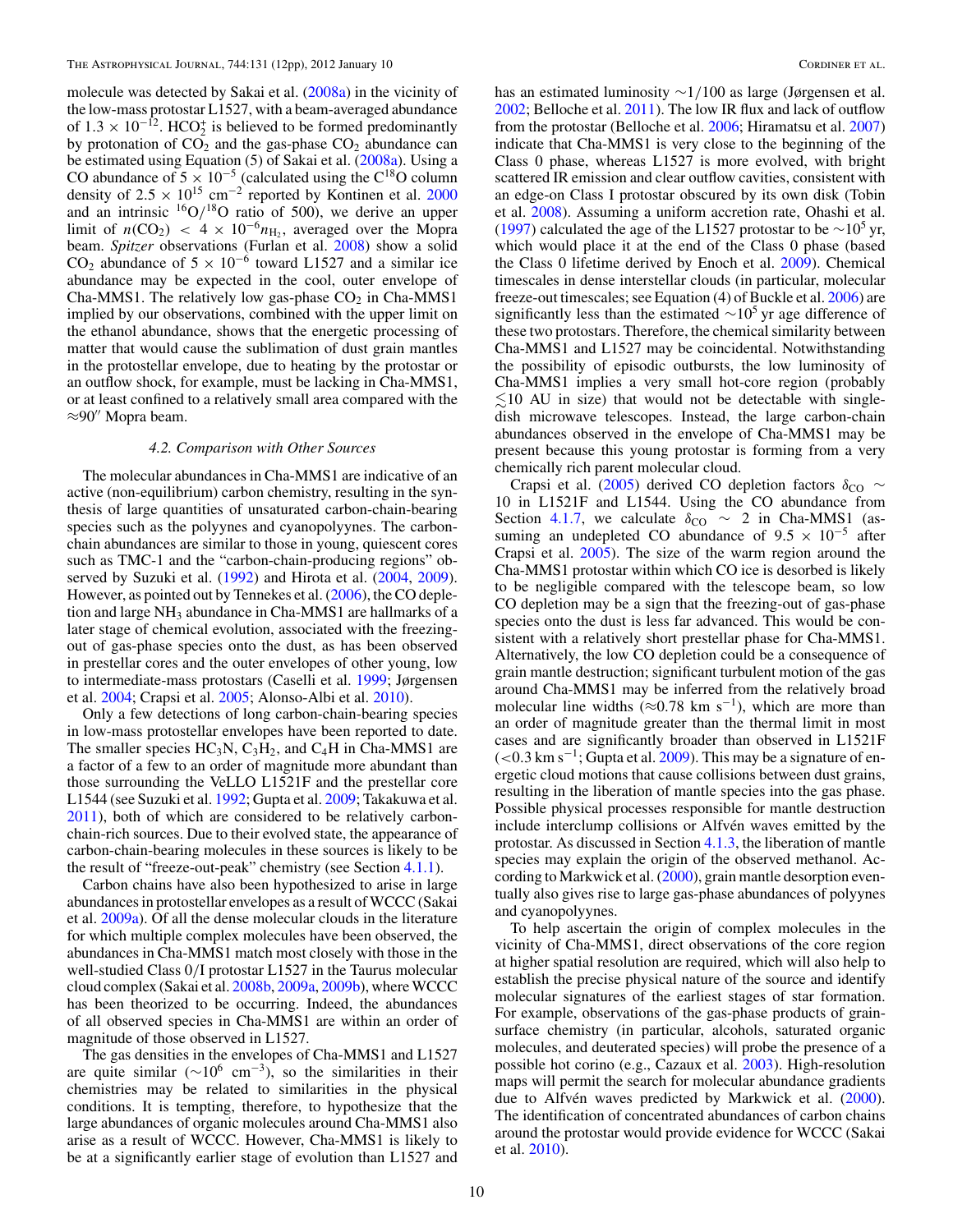<span id="page-10-66"></span><span id="page-10-58"></span><span id="page-10-53"></span><span id="page-10-52"></span><span id="page-10-49"></span><span id="page-10-40"></span><span id="page-10-39"></span><span id="page-10-30"></span><span id="page-10-26"></span><span id="page-10-14"></span><span id="page-10-11"></span><span id="page-10-10"></span><span id="page-10-7"></span><span id="page-10-6"></span><span id="page-10-2"></span>Lee [\(2007\)](#page-10-16) theorized that by mapping the  $N_2H^+$  and CO abundances at high angular resolution and using infrared  $CO<sub>2</sub>$ ice observations in the protostellar envelope, it should be possible to observe the chemical effects of the episodic accretion process hypothesized to be present in VeLLOs. Omukai [\(2007\)](#page-10-15) calculated that high-excitation submillimeter  $H_2O$  emission lines may be used as a tracer for the presence of the infall shock front that is predicted to be a characteristic property of FHSCs. A compact, low-velocity outflow is predicted to be another characteristic of the FHSC phase (Machida et al. [2008;](#page-10-67) Tomida et al. [2010\)](#page-11-9). It may thus be possible to determine whether Cha-MMS1 is a VeLLO or an FHSC using high angularresolution  $(\sim 0$ ". 1–1") molecular line observations.

## 5. CONCLUSION

<span id="page-10-65"></span><span id="page-10-60"></span><span id="page-10-57"></span><span id="page-10-41"></span><span id="page-10-37"></span><span id="page-10-35"></span><span id="page-10-31"></span><span id="page-10-28"></span><span id="page-10-25"></span><span id="page-10-24"></span><span id="page-10-18"></span><span id="page-10-17"></span><span id="page-10-12"></span><span id="page-10-4"></span><span id="page-10-3"></span><span id="page-10-0"></span>The envelope of the low-luminosity protostar Cha-MMS1 exhibits an unusually rich chemical diversity. It contains very large abundances of organic molecules, indicative of active gas-phase and grain-surface chemical processes near to the protostar. The abundances of long carbon chains (including  $C_6H$  and  $HC_7N$ ) are particularly large, and similar to those found in the most carbon-chain-rich regions of the Galaxy. These observations show that complex organic molecules and carbon-chain-bearing species can be abundant in star-forming gas, and may therefore be of relevance to studies of the chemical evolution of protoplanetary disks. The molecular abundances in Cha-MMS1 are similar to those in the envelope of the older, more luminous Class 0/I protostar L1527, and are greater than have been reported so far for any other low-luminosity, low-mass Class 0 protostellar envelope (including the VeLLOs L1521F, L1014, and IRAM 04191). This may be attributable to a combination of factors including (1) a young chemical age for the Cha-MMS1 natal interstellar cloud, (2) freezingout of atomic oxygen onto the dust, and (3) the liberation of grain mantle species into the gas by various mechanisms such as clump–clump collisions, Alfvén waves, or warming by the protostar.

<span id="page-10-67"></span><span id="page-10-63"></span><span id="page-10-62"></span><span id="page-10-59"></span><span id="page-10-55"></span><span id="page-10-46"></span><span id="page-10-43"></span><span id="page-10-38"></span><span id="page-10-36"></span><span id="page-10-32"></span><span id="page-10-29"></span><span id="page-10-27"></span><span id="page-10-22"></span><span id="page-10-20"></span><span id="page-10-16"></span><span id="page-10-13"></span><span id="page-10-5"></span><span id="page-10-1"></span>The observations presented here are of lines from relatively low excitation levels which trace predominantly cool material; the chemistry of the warmer regions closer to the protostar may be examined by the observation of higher-excitation lines at higher spatial resolution. This will permit further analysis of the relationship between protostar and envelope chemistry. Establishing the molecular inventory of the envelope of Cha-MMS1 and other young protostars will be of fundamental importance toward the goal of understanding the initial chemical reagents available for the formation of planetary systems.

<span id="page-10-64"></span><span id="page-10-54"></span><span id="page-10-51"></span><span id="page-10-50"></span><span id="page-10-44"></span><span id="page-10-34"></span><span id="page-10-23"></span><span id="page-10-15"></span><span id="page-10-8"></span>We gratefully acknowledge the assistance of Balt Indermuehle at Mopra for providing support during on-site and remote observations. Thanks to Arnaud Belloche for comments on the manuscript. This work was supported by the Goddard Center for Astrobiology and NASA's Origins of Solar Systems and Exobiology programs.

<span id="page-10-61"></span><span id="page-10-56"></span><span id="page-10-48"></span><span id="page-10-47"></span><span id="page-10-33"></span><span id="page-10-19"></span><span id="page-10-9"></span>*Facility:* Mopra

## REFERENCES

- <span id="page-10-45"></span><span id="page-10-42"></span><span id="page-10-21"></span>Agúndez, M., Cernicharo, J., Guélin, M., et al. 2008, [A&A,](http://dx.doi.org/10.1051/0004-6361:20078985) [478, L19](http://adsabs.harvard.edu/abs/2008A&A...478L..19A)
- Alonso-Albi, T., Fuente, A., Crimier, N., et al. 2010, [A&A,](http://dx.doi.org/10.1051/0004-6361/201014317) [518, A52](http://adsabs.harvard.edu/abs/2010A&A...518A..52A)
- Arce, H. G., Santiago-García, J., Jørgensen, J. K., Tafalla, M., & Bachiller, R. 2008, [ApJ,](http://dx.doi.org/10.1086/590110) [681, L21](http://adsabs.harvard.edu/abs/2008ApJ...681L..21A)
- Barnes, D. G., Staveley-Smith, L., de Blok, W. J. G., et al. 2001, [MNRAS,](http://dx.doi.org/10.1046/j.1365-8711.2001.04102.x) [322,](http://adsabs.harvard.edu/abs/2001MNRAS.322..486B) [486](http://adsabs.harvard.edu/abs/2001MNRAS.322..486B)
- Bell, M. B., Avery, L. W., Matthews, H. E., et al. 1988, [ApJ,](http://dx.doi.org/10.1086/166150) [326, 924](http://adsabs.harvard.edu/abs/1988ApJ...326..924B)
- Belloche, A., Parise, B., van der Tak, F. F. S., et al. 2006, [A&A,](http://dx.doi.org/10.1051/0004-6361:20065306) [454, L51](http://adsabs.harvard.edu/abs/2006A&A...454L..51B)
- Belloche, A., Schuller, F., Parise, B., et al. 2011, [A&A,](http://dx.doi.org/10.1051/0004-6361/201015733) [527, A145](http://adsabs.harvard.edu/abs/2011A&A...527A.145B)
- Bennett, C. J., Osamura, Y., Lebar, M. D., & Kaiser, R. I. 2005, [ApJ,](http://dx.doi.org/10.1086/452618) [634, 698](http://adsabs.harvard.edu/abs/2005ApJ...634..698B) Boogert, A. C. A., Pontoppidan, K. M., Knez, C., et al. 2008, [ApJ,](http://dx.doi.org/10.1086/533425) [678, 985](http://adsabs.harvard.edu/abs/2008ApJ...678..985B)
- 
- Boss, A. P., & Yorke, H. W. 1995, [ApJ,](http://dx.doi.org/10.1086/187743) [439, L55](http://adsabs.harvard.edu/abs/1995ApJ...439L..55B) Brown, P. D., & Charnley, S. B. 1990, MNRAS, [244, 432](http://adsabs.harvard.edu/abs/1990MNRAS.244..432B)
- Buckle, J. V., Rodgers, S. D., Wirström, E. S., et al. 2006, [Faraday Discuss.,](http://dx.doi.org/10.1039/b516772h) [133, 63](http://adsabs.harvard.edu/abs/2006FaDi..133...63B)
- Caselli, P., Walmsley, C. M., Tafalla, M., Dore, L., & Myers, P. C. 1999, [ApJ,](http://dx.doi.org/10.1086/312280) [523, L165](http://adsabs.harvard.edu/abs/1999ApJ...523L.165C)
- Cazaux, S., Tielens, A. G. G. M., Ceccarelli, C., et al. 2003, [ApJ,](http://dx.doi.org/10.1086/378038) [593, L51](http://adsabs.harvard.edu/abs/2003ApJ...593L..51C)
- Cernicharo, J., Guelin, M., & Askne, J. 1984, A&A, [138, 371](http://adsabs.harvard.edu/abs/1984A&A...138..371C)
- Chandra, S., & Kegel, W. H. 2000, [A&AS,](http://dx.doi.org/10.1051/aas:2000142) [142, 113](http://adsabs.harvard.edu/abs/2000A&AS..142..113C)
- Charnley, S. B. 2004, [Adv. Space Res.,](http://dx.doi.org/10.1016/j.asr.2003.08.005) [33, 23](http://adsabs.harvard.edu/abs/2004AdSpR..33...23C)
- Charnley, S. B., & Rodgers, S. D. 2008, [Space Sci. Rev.,](http://dx.doi.org/10.1007/s11214-008-9331-6) [138, 59](http://adsabs.harvard.edu/abs/2008SSRv..138...59C)
- Charnley, S. B., & Rodgers, S. D. 2009, in Advances in Geosciences, Volume 15: Planetary Science (PS), ed. A. Bhardwaj (Singapore: World Scientific), [211](http://adsabs.harvard.edu/abs/2009aogs...15..211C)
- Chen, X., Arce, H. G., Zhang, Q., et al. 2010, [ApJ,](http://dx.doi.org/10.1088/0004-637X/715/2/1344) [715, 1344](http://adsabs.harvard.edu/abs/2010ApJ...715.1344C)
- Cordiner, M. A., Charnley, S. B., Buckle, J. V., Walsh, C., & Millar, T. J. 2011, [ApJ,](http://dx.doi.org/10.1088/2041-8205/730/2/L18) [730, L18](http://adsabs.harvard.edu/abs/2011ApJ...730L..18C)
- Crapsi, A., Caselli, P., Walmsley, C. M., et al. 2005, [ApJ,](http://dx.doi.org/10.1086/426472) [619, 379](http://adsabs.harvard.edu/abs/2005ApJ...619..379C)
- Cummins, S. E., Linke, R. A., & Thaddeus, P. 1986, [ApJS,](http://dx.doi.org/10.1086/191102) [60, 819](http://adsabs.harvard.edu/abs/1986ApJS...60..819C)
- Dunham, M. M., Crapsi, A., Evans, N. J., II, et al. 2008, [ApJS,](http://dx.doi.org/10.1086/591085) [179, 249](http://adsabs.harvard.edu/abs/2008ApJS..179..249D)
- Ehrenfreund, P., & Charnley, S. B. 2000, [ARA&A,](http://dx.doi.org/10.1146/annurev.astro.38.1.427) [38, 427](http://adsabs.harvard.edu/abs/2000ARA&A..38..427E)
- Enoch, M. L., Evans, N. J., Sargent, A. I., & Glenn, J. 2009, [ApJ,](http://dx.doi.org/10.1088/0004-637X/692/2/973) [692, 973](http://adsabs.harvard.edu/abs/2009ApJ...692..973E)
- Enoch, M. L., Lee, J., Harvey, P., Dunham, M. M., & Schnee, S. 2010, [ApJ,](http://dx.doi.org/10.1088/2041-8205/722/1/L33) [722, L33](http://adsabs.harvard.edu/abs/2010ApJ...722L..33E)
- Friberg, P., Hjalmarson, A., Madden, S. C., & Irvine, W. M. 1988, A&A, [195,](http://adsabs.harvard.edu/abs/1988A&A...195..281F) [281](http://adsabs.harvard.edu/abs/1988A&A...195..281F)
- Furlan, E., McClure, M., Calvet, N., et al. 2008, [ApJS,](http://dx.doi.org/10.1086/527301) [176, 184](http://adsabs.harvard.edu/abs/2008ApJS..176..184F)
- Geppert, W. D., Hamberg, M., Thomas, R. D., et al. 2006, [Faraday Discuss.,](http://dx.doi.org/10.1039/b516010c) [133, 177](http://adsabs.harvard.edu/abs/2006FaDi..133..177G)
- Green, S., & Chapman, S. 1978, [ApJS,](http://dx.doi.org/10.1086/190523) [37, 169](http://adsabs.harvard.edu/abs/1978ApJS...37..169G)
- Gupta, H., Gottlieb, C. A., McCarthy, M. C., & Thaddeus, P. 2009, [ApJ,](http://dx.doi.org/10.1088/0004-637X/691/2/1494) [691,](http://adsabs.harvard.edu/abs/2009ApJ...691.1494G) [1494](http://adsabs.harvard.edu/abs/2009ApJ...691.1494G)
- Harada, N., & Herbst, E. 2008, [ApJ,](http://dx.doi.org/10.1086/590468) [685, 272](http://adsabs.harvard.edu/abs/2008ApJ...685..272H)
- Hassel, G. E., Herbst, E., & Garrod, R. T. 2008, [ApJ,](http://dx.doi.org/10.1086/588185) [681, 1385](http://adsabs.harvard.edu/abs/2008ApJ...681.1385H)
- Herbst, E., & Leung, C. M. 1989, [ApJS,](http://dx.doi.org/10.1086/191314) [69, 271](http://adsabs.harvard.edu/abs/1989ApJS...69..271H)
- Herbst, E., & Osamura, Y. 2008, [ApJ,](http://dx.doi.org/10.1086/587803) [679, 1670](http://adsabs.harvard.edu/abs/2008ApJ...679.1670H)
- Herbst, E., & van Dishoeck, E. F. 2009, [ARA&A,](http://dx.doi.org/10.1146/annurev-astro-082708-101654) [47, 427](http://adsabs.harvard.edu/abs/2009ARA&A..47..427H)
- Hiramatsu, M., Hayakawa, T., Tatematsu, K., et al. 2007, [ApJ,](http://dx.doi.org/10.1086/519269) [664, 964](http://adsabs.harvard.edu/abs/2007ApJ...664..964H)
- Hirota, T., Maezawa, H., & Yamamoto, S. 2004, [ApJ,](http://dx.doi.org/10.1086/425261) [617, 399](http://adsabs.harvard.edu/abs/2004ApJ...617..399H)
- Hirota, T., Ohishi, M., & Yamamoto, S. 2009, [ApJ,](http://dx.doi.org/10.1088/0004-637X/699/1/585) [699, 585](http://adsabs.harvard.edu/abs/2009ApJ...699..585H)
- Howe, D. A., Millar, T. J., Schilke, P., & Walmsley, C. M. 1994, MNRAS, [267,](http://adsabs.harvard.edu/abs/1994MNRAS.267...59H) [59](http://adsabs.harvard.edu/abs/1994MNRAS.267...59H)
- Huang, H.-C., Kuan, Y.-J., Charnley, S. B., et al. 2005, [Adv. Space Res.,](http://dx.doi.org/10.1016/j.asr.2005.03.115) [36,](http://adsabs.harvard.edu/abs/2005AdSpR..36..146H) [146](http://adsabs.harvard.edu/abs/2005AdSpR..36..146H)
- Jørgensen, J. K., Schöier, F. L., & van Dishoeck, E. F. 2002, [A&A,](http://dx.doi.org/10.1051/0004-6361:20020681) [389, 908](http://adsabs.harvard.edu/abs/2002A&A...389..908J)
- Jørgensen, J. K., Schöier, F. L., & van Dishoeck, E. F. 2004, [A&A,](http://dx.doi.org/10.1051/0004-6361:20034440) [416, 603](http://adsabs.harvard.edu/abs/2004A&A...416..603J) Knude, J., & Hog, E. 1998, A&A, [338, 897](http://adsabs.harvard.edu/abs/1998A&A...338..897K)
- 
- Kontinen, S., Harju, J., Heikkilä, A., & Haikala, L. K. 2000, A&A, [361, 704](http://adsabs.harvard.edu/abs/2000A&A...361..704K) Larson, R. B. 1969, MNRAS, [145, 271](http://adsabs.harvard.edu/abs/1969MNRAS.145..271L)
- Lee, J. 2007, J. Korean Astron. Soc., [40, 85](http://adsabs.harvard.edu/abs/2007JKAS...40...85L)
- Machida, M. N., Inutsuka, S.-i., & Matsumoto, T. 2008, [ApJ,](http://dx.doi.org/10.1086/528364) [676, 1088](http://adsabs.harvard.edu/abs/2008ApJ...676.1088M)
- Maret, S., Ceccarelli, C., Tielens, A. G. G. M., et al. 2005, [A&A,](http://dx.doi.org/10.1051/0004-6361:20052899) [442, 527](http://adsabs.harvard.edu/abs/2005A&A...442..527M)
- Markwick, A. J., Millar, T. J., & Charnley, S. B. 2000, [ApJ,](http://dx.doi.org/10.1086/308814) [535, 256](http://adsabs.harvard.edu/abs/2000ApJ...535..256M)
- Masunaga, H., & Inutsuka, S. 2000, [ApJ,](http://dx.doi.org/10.1086/308901) [536, 406](http://adsabs.harvard.edu/abs/2000ApJ...536..406M)
- Meier, R., Owen, T. C., Jewitt, D. C., et al. 1998, [Science,](http://dx.doi.org/10.1126/science.279.5357.1707) [279, 1707](http://adsabs.harvard.edu/abs/1998Sci...279.1707M)
- Millar, T. J., Bennett, A., & Herbst, E. 1989, [ApJ,](http://dx.doi.org/10.1086/167444) [340, 906](http://adsabs.harvard.edu/abs/1989ApJ...340..906M)
- Millar, T. J., & Herbst, E. 1990, A&A, [231, 466](http://adsabs.harvard.edu/abs/1990A&A...231..466M)
- Millar, T. J., MacDonald, G. H., & Habing, R. J. 1995, MNRAS, [273, 25](http://adsabs.harvard.edu/abs/1995MNRAS.273...25M)
- Millar, T. J., Walsh, C., Cordiner, M. A., Ní Chuimín, R., & Herbst, E. 2007, [ApJ,](http://dx.doi.org/10.1086/519376) [662, L87](http://adsabs.harvard.edu/abs/2007ApJ...662L..87M)
	- Morisawa, Y., Fushitani, M., Kato, Y., et al. 2006, [ApJ,](http://dx.doi.org/10.1086/501041) [642, 954](http://adsabs.harvard.edu/abs/2006ApJ...642..954M)
- Müller, H. S. P., Thorwirth, S., Roth, D. A., & Winnewisser, G. 2001, [A&A,](http://dx.doi.org/10.1051/0004-6361:20010367) [370, L49](http://adsabs.harvard.edu/abs/2001A&A...370L..49M)
- Mumma, M. J., & Charnley, S. B. 2011, [ARA&A,](http://dx.doi.org/10.1146/annurev-astro-081309-130811) [49, 471](http://adsabs.harvard.edu/abs/2011ARA&A..49..471M)
- Ohashi, N., Hayashi, M., Ho, P. T. P., & Momose, M. 1997, [ApJ,](http://dx.doi.org/10.1086/303533) [475, 211](http://adsabs.harvard.edu/abs/1997ApJ...475..211O) Omukai, K. 2007, PASJ, [59, 589](http://adsabs.harvard.edu/abs/2007PASJ...59..589O)
- Pagani, L., Vastel, C., Hugo, E., et al. 2009, [A&A,](http://dx.doi.org/10.1051/0004-6361:200810587) [494, 623](http://adsabs.harvard.edu/abs/2009A&A...494..623P)
- Pineda, J. E., Arce, H. G., Schnee, S., et al. 2011, [ApJ,](http://dx.doi.org/10.1088/0004-637X/743/2/201) [743, 201](http://adsabs.harvard.edu/abs/2011ApJ...743..201P)
- Reipurth, B., Nyman, L., & Chini, R. 1996, A&A, [314, 258](http://adsabs.harvard.edu/abs/1996A&A...314..258R)
- Roberts, H., & Millar, T. J. 2000, A&A, [361, 388](http://adsabs.harvard.edu/abs/2000A&A...361..388R)
- Rodgers, S. D., & Charnley, S. B. 2003, [ApJ,](http://dx.doi.org/10.1086/345497) [585, 355](http://adsabs.harvard.edu/abs/2003ApJ...585..355R)
- Saito, S., Aikawa, Y., Herbst, E., et al. 2002, [ApJ,](http://dx.doi.org/10.1086/339474) [569, 836](http://adsabs.harvard.edu/abs/2002ApJ...569..836S)